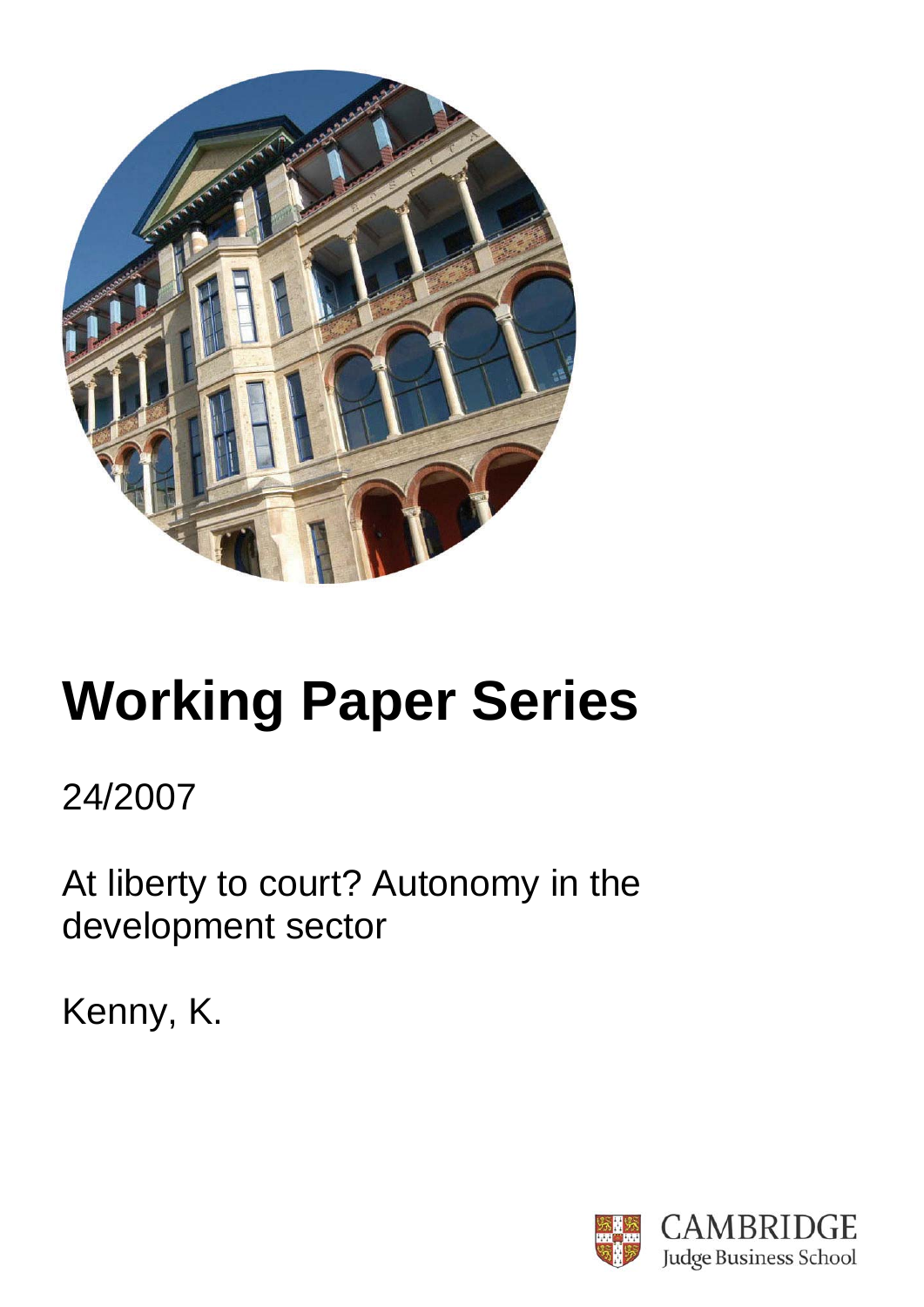These papers are produced by Judge Business School, University of Cambridge. They are circulated for discussion purposes only. Their contents should be considered preliminary and are not to be quoted without the authors' permission.

Author contact details are as follows:

Kate Kenny Judge Business School University of Cambridge k.kenny@jbs.cam.ac.uk

Please address enquiries about the series to:

Research Support Manager Judge Business School Trumpington Street Cambridge CB2 1AG, UK Tel: 01223 760546 Fax: 01223 339701 E-mail: research-support@jbs.cam.ac.uk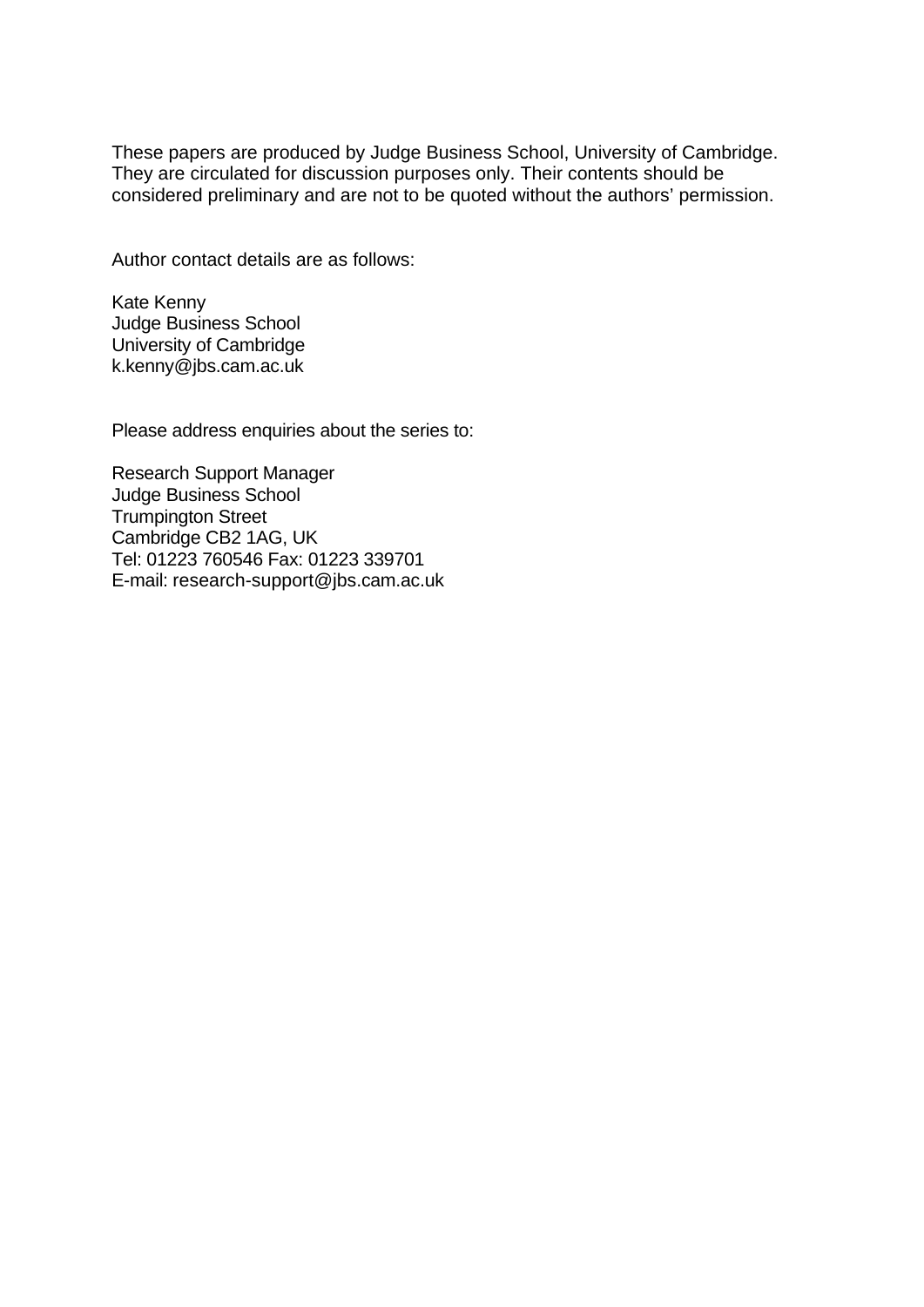# **AT LIBERTY TO COURT? AUTONOMY IN THE DEVELOPMENT SECTOR**

Kate Kenny

University of Cambridge

kk330@cam.ac.uk

This version 1 June 2007

# **ABSTRACT**

A view of the self as autonomous, independent and sovereign is becoming more common, in social life and in organization theory (Harre, 1989; Foucault, 1991b; Rose, 1999). The in-depth empirical study of one work organization, presented here, illustrates the day-to-day enactment of this worldview in the workplace. Interestingly, while non-profit NGOs operating in the development sector might typically be regarded as being founded on a concern for the other, the account here illustrates that in contrast, a worldview inscribed by notions of independence and sovereignty prevailed. Autonomy is described as at once powerful, hidden and constructed; in this organization, notions of standing apart from, and remaining untainted by, particular vested interests in the development sphere contributed to the persistence of these interests. In this explication of the hegemony of autonomy in one workplace setting, contributions are made to current discussions regarding the efficacy of this discourse (Rose, 1999, Foucault, 1991b; Gergen, 1989). Drawing on these observations, the implications for Butler's vision of a future politics of identification, a future in which incoherence, unknowingness and openness to the other takes primacy, are discussed (Butler, 2004; Taylor and Hansen).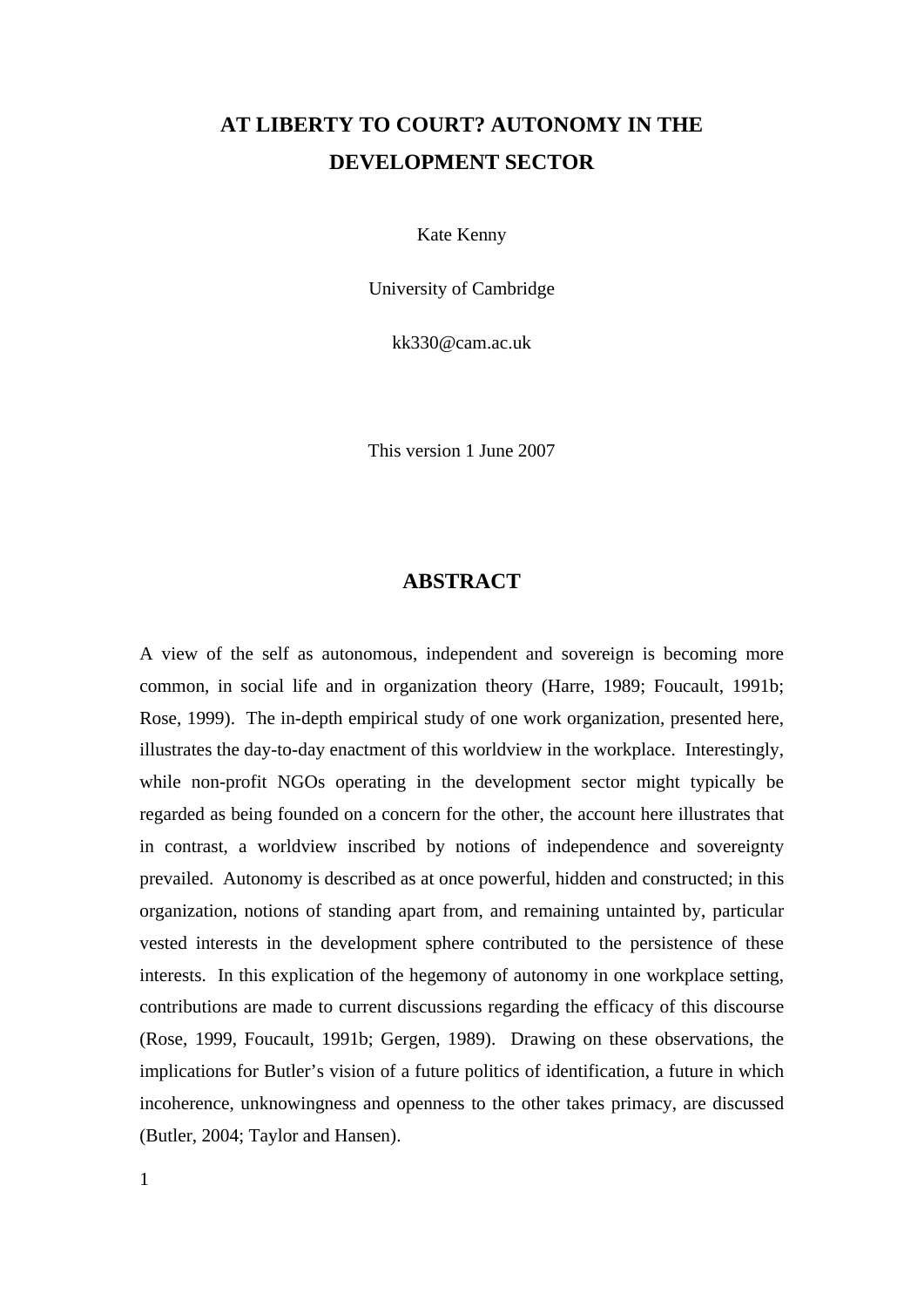## **BIOGRAPHICAL NOTE**

Kate Kenny is a University Lecturer in Human Resources & Organisations at Cambridge's Judge Business School. Prior to her doctorate at this school, Dr Kenny was a consultant at the Irish Construction Information Technology Alliance. She has also been a professional services manager for BuildOnline UK (2000-2003), and a structural engineer in Ireland and Australia (1998-2000). She has won a number of awards, the latest being an Economic and Social Research Council Postdoctoral Fellowship (2006). Her research interests include critical management studies, issues of identity, power and emotion in contemporary workplaces and ethnographic research methodologies.

## **AUTONOMY AT WORK**

The discourse of autonomy is increasingly prevalent within contemporary work organizations (Casey, 1995; Du Gay and Salaman, 1992; Newton, 1999, Willmott, 1993; 1998). This has been illustrated by a number of recent studies, including Du Gay and Salaman's (1992) account of the "enterprise" discourse, which, they note, arose partly as a result of recent programmes of reform within the UK public and semi-private sectors. These reforms were designed to introduce free market principles into activities such as health and education and in doing so, the idea of the individual as free-thinking, autonomous and responsible came to dominate rhetoric and practice in many organizations (see also Thomas and Davies, 2005). Du Gay and Salaman locate the source of the enterprise culture in this ethos of the free market which, they note, has comes to define the way in which people relate to themselves. For example, people are increasingly encouraged to view their lives as "projects", the goals of which should be to "maximize the worth of their existence to themselves, through personalized acts of choice" (Du Gay and Salaman, 1992: 623). These acts might represent the exercise of sovereign choice over goods and services (Du Gay and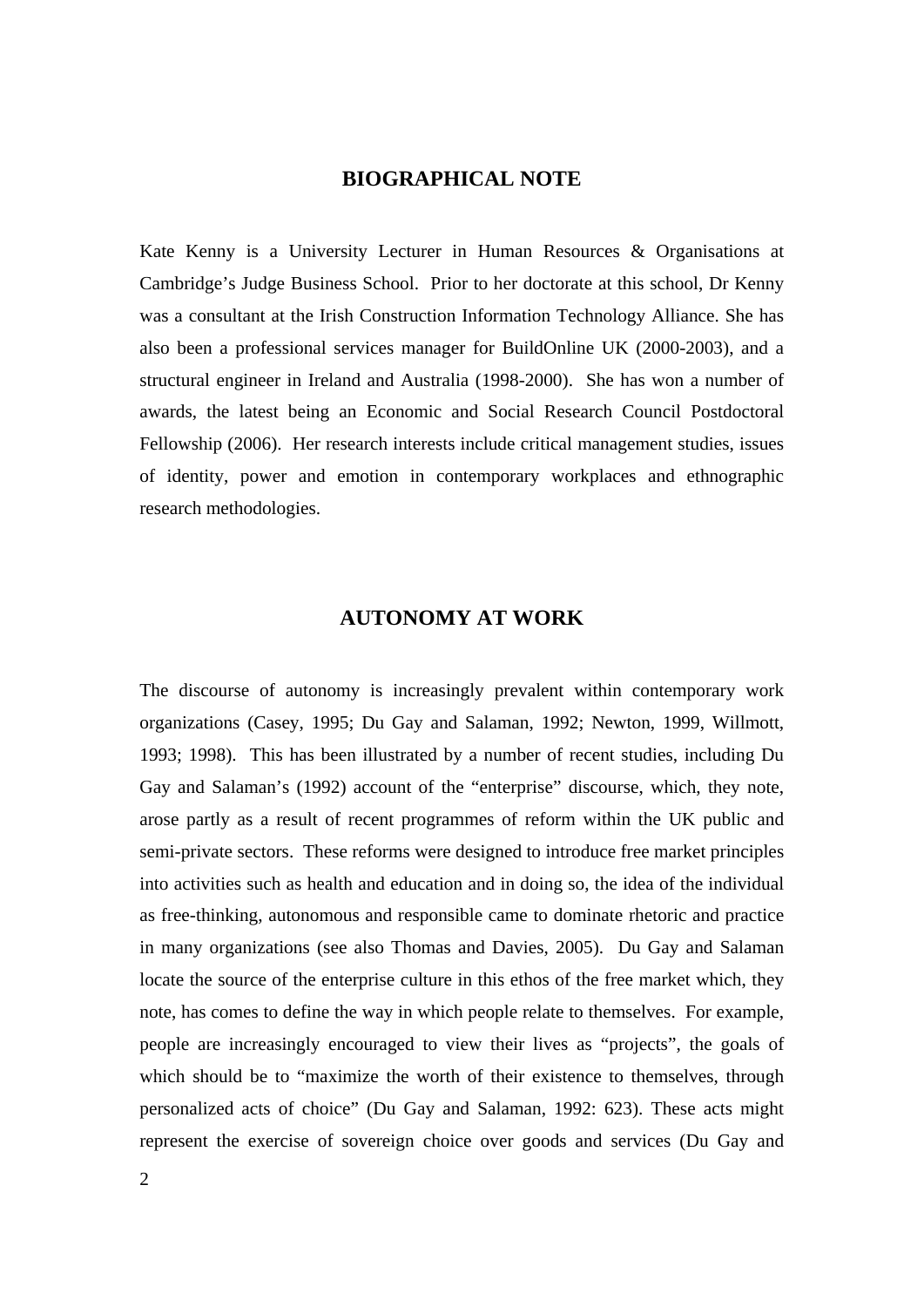Salaman, 1992), or indeed choices involving what Grey (1994) terms ones' career "trajectory". Relating this to the commercial sector, Du Gay and Salaman (1992) show how the enterprise discourse can be seen in the ways in which customer autonomy is constructed by organizations; customers are now encouraged to feel that they are somewhat sovereign and in control of their choices. This rhetoric ignores the fact that customer preferences are, to a large extent "generated and structured by the producers themselves" (Du Gay and Salaman, 1992: 619). Thus, Du Gay and Salaman observe that "the language of the sovereign customer" is becoming increasingly prevalent within a wide range of workplace activities, structures and technologies (Du Gay and Salaman, 1992: 622).

Willmott is similarly concerned with the valourization of the notion of the individual as autonomous and free within contemporary workplaces (1993). He examines the influence of particular management theories, including Human Relations Theory, and Peters and Waterman's *In Search of Excellence,* and describes how these promote a notion of the employee as a free-thinking, self-actualizing individual. By imparting this discourse of "freedom" in tandem with the kinds of strong corporate culture initiatives that have become more prevalent of late, managers can ensure that "individual" needs for self-actualization, however constructed they might be, are congruent with the needs of the organization, such as the assumption of individual responsibility (Knights and Willmott, 1987). This results in a kind of selfdisciplining, where feelings of "anxiety, shame and guilt" arise when employees feel that they are falling short of an autonomous ideal self, and helps to foster strong organizational culture, albeit in a subtle and normative way (Willmott, 1993: 523). Thus, as Willmott notes, "the 'autonomous' subjectivity of the productive individual has become a central economic resource", an interesting twist given that employee autonomy might intuitively be considered as something that hampers control strategies within organizations (1993: 522, see also Casey, 1995).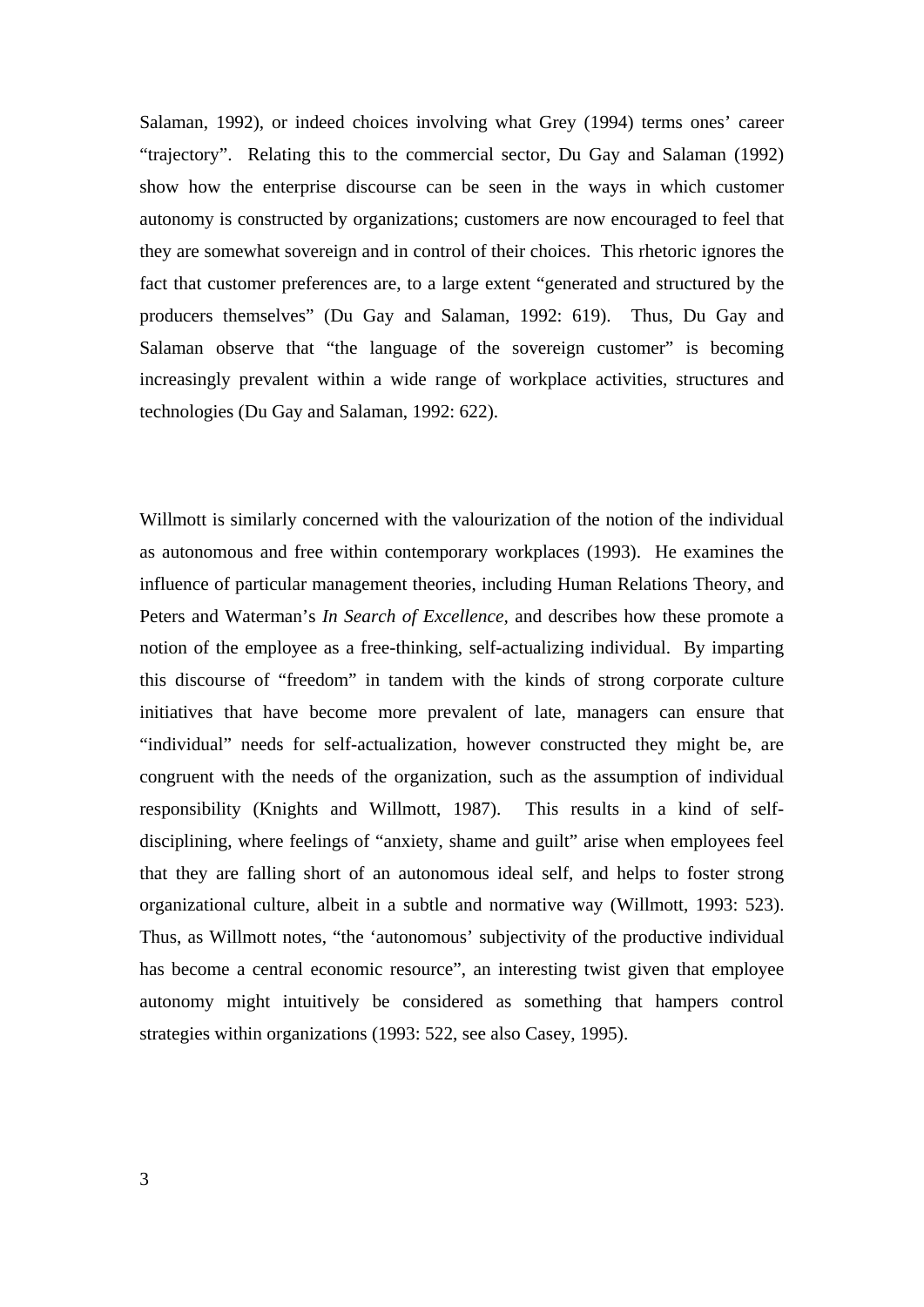In summary, when discussing the rise of the discourse of autonomy, I refer to the idea that people are increasingly being constituted, and encouraged to constitute themselves, as "autonomous, self-regulating and self-actualising individual actors", who have responsibility and control over their environment (Du Gay and Salaman, 1992: 623), whether these be Willmott's (1993) employees, Du Gay and Salaman's (1992) customers, or Grey's (1994) accounting consultants.

### **Autonomy: An Enjoyable Feeling**

Autonomy is quite an enjoyable feeling. If a particular trait is somewhat revered and celebrated by one's friends and family, then it appears important to strive for it, and pleasurable to attain it (Butler, 2004; Sampson, 1989). As Willmott notes, autonomy enables employees to feel actualized and self-determined, and to develop a strong sense of self (where the definition of "self" is a clearly modern, humanist one). Regardless of the geneaology of this sense of self, the attainment of a culturally valid way of being is a pleasurable and rewarding one, overcoming existential angst about one's place in the world (Knights and Willmott, 1987; Willmott, 1993). The symbolic rewards can be great, as Willmott (1993) notes in his examination of Peters and Waterman's theme of *Respect for the Individual.* The excellent companies which employ this principle turn average, run of the mill employees into "winners", through the rewarding of individualist, actualizing traits and practices (Willmott, 1993: 526). Storey et al. found that freelance media workers enjoyed the feeling of "mastery over their lives" provided them by the enterprise discourse, a feeling of freedom to be creative, and to work as they wished on a wide variety of projects of their choosing (Storey et al, 2005: 1050).

Moreover, maintaining a self-image in which one is in control is important both in relationships with oneself and with other people, given that the others we interact with expect this of us (Alvesson and Willmott 2004; Butler 2004). What Butler terms "normative autonomy" is "a socially conditioned way of living in the world" in Western societies (2004: 77). Thus, an attitude towards ourselves as being in control of our own circumstances is vital to our construction of self-identity in contemporary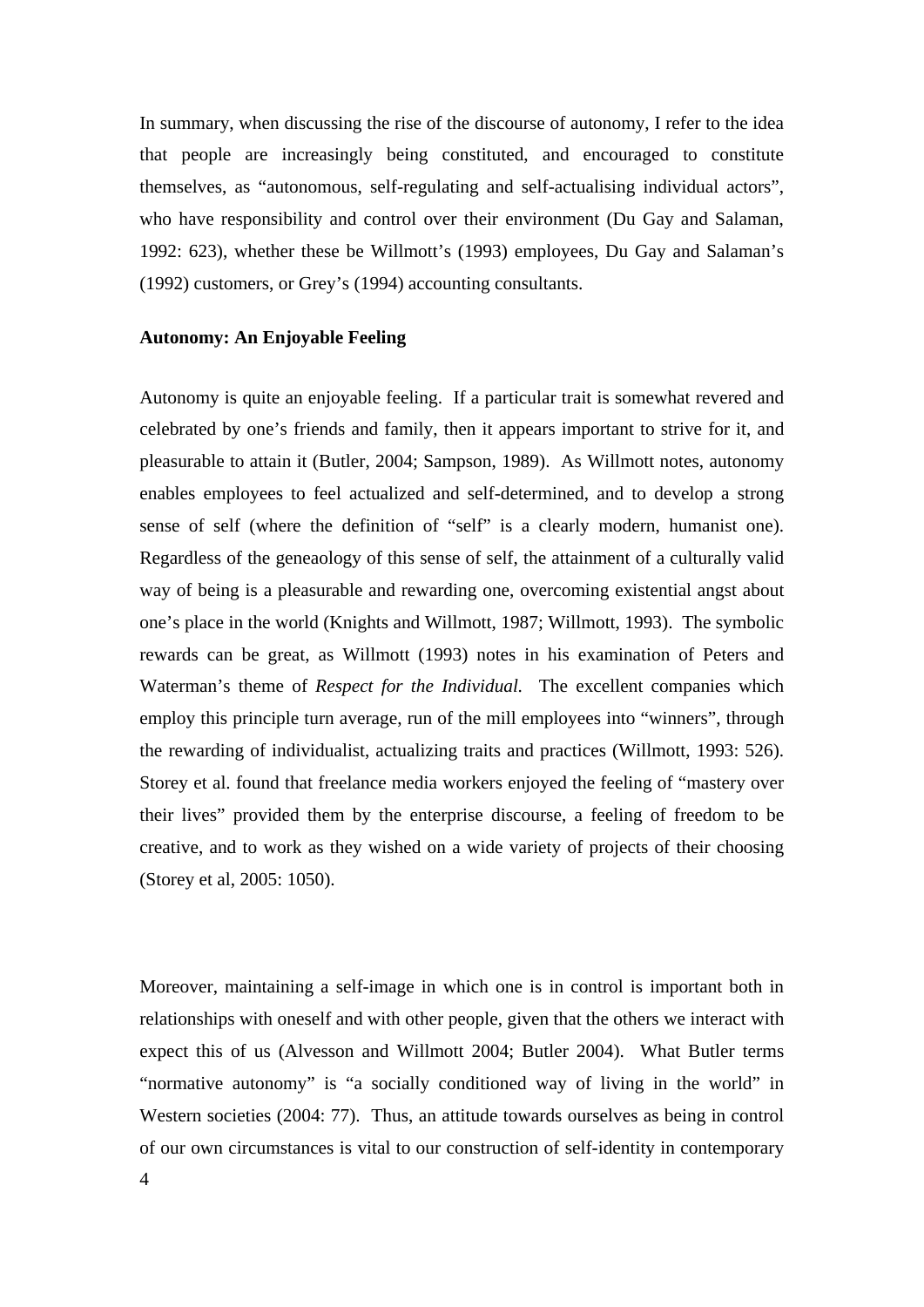life; "the desire to foreclose an open future can be a strong one" (Butler, 2004: 180). For these reasons, the discourse of autonomy is arguably both positive and productive in the role it plays in a person's self-conception and survival in the social sphere (Willmott, 1998; 2005). It can be therefore be seen that while striving for these qualities is a satisfying and pleasurable thing to do, in a cultural context which valourizes them, it becomes an essential aspect of survival. Subscribing to the "norms of recognition", where these norms advocate an enterprising self, is less of an option than a compulsion (Butler, 2004). Autonomy is, as such, necessary to survival. The "enjoyment" described above derives from this necessity; we require the notion of ourselves as autonomous, in order to live our lives. This enjoyable, necessary discourse is not a "given", nor an essential aspect of human life, but an historically and culturally contingent phenomenon, as will be described next.

#### **Autonomy not a Given**

As implied above by Willmott (1993), the notion of a somewhat "sovereign self" has been given primacy in recent social theory (Harre, 1989; Sampson, 1989). Moving on from structuralism, in which people were assumed to be more or less determined by particular social structures, since the 1970s, a renewed emphasis on individual agency and choice has taken centre stage in understanding social life. Cohen's investigation of the primacy of the self (1994) and Giddens' development of the notion of agency within his structuration framework (1984, 1991) are examples of such developments. Even in poststructural studies of organizations, in which the notion of the sovereign self has traditionally been problematized as something that risks ignoring important issues of power, recent calls for an emphasis on the autonomous, agentic individual reflect these wider trends in social theory (Mumby, 2005). Such moves must be placed in their historical specificity however, something that the work of Michel Foucault is particularly useful for. Willmott (2003) relates the renewed attention to agency and individualism to the rise of liberal humanist politics, which assume that a person is endowed with an natural "pre-social autonomy", possessing both the right and the ability to realize their own "innate sovereignty", a process achieved through participating in free market transactions that enjoy independence from state interference (Willmott 2003: 539). Foucault's work places this assumption of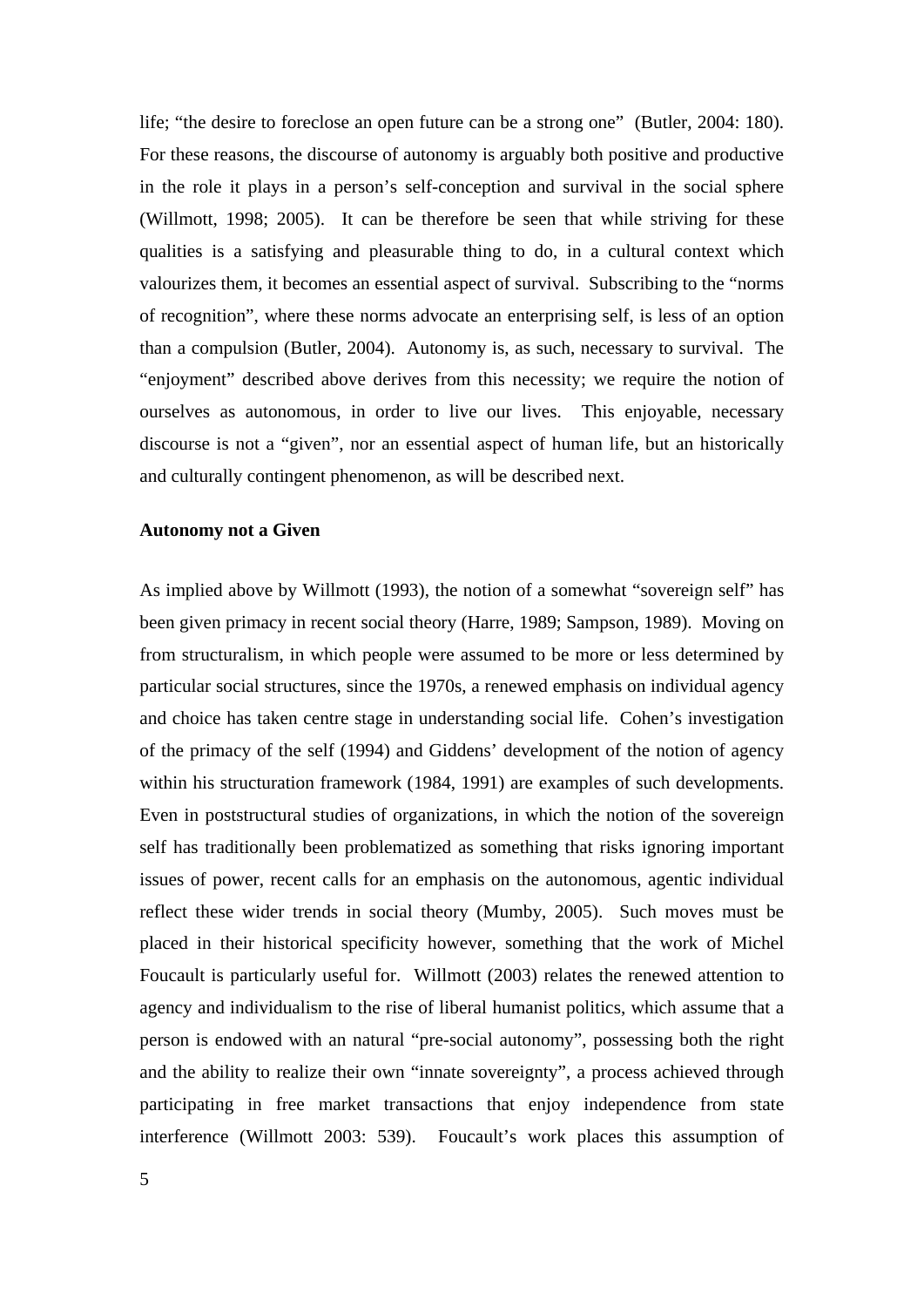autonomy among a matrix of forces that include a cultural primacy on scientific modes of classification, which leads to an objectivising of ourselves and others, with an inherent assumption that both are independent and separate (Foucault, 1976; 1982; 1991; 1991b). Thus, what we accept as the autonomous, coherent self that is, more or less, in control is seen to be a relatively recent phenomenon, one which is inscribed by a matrix of cultural, political, and importantly, economic factors (Du Gay and Salaman, 1992; Storey et al., 2005; Willmott, 1998). As Foucault points out, this fascination with the autonomous individual is "debilitating" with regards to the ways in which we perceive contemporary life (Foucault, 1982: 254). Thus, the discourse of autonomy is not only constructed but, also, dangerous (Foucault, 1991). These dangers are outlined in the following section.

#### **Autonomy as Dangerous: What it Does**

For Foucault, our current preoccupation with understanding our "selves" as individual, autonomous entities blinds us to the workings of power (1976). Specifically, we assume that power is something that emanates from the more or less free choices of particular individual actors, "power emerges as what belongs exclusively to the subject, (making the subject appear as if it belonged to no prior operation of power)" (Butler, 1998: 15). In fact, according to Foucault, what this does is to conceal an awareness that power emanates from the dispersed activity of a matrix of actors (Foucault, 1976; 1991). The illusion that power is the domain of the autonomous agentic individual simply blinds us to the operation of power/ knowledge relations in society. In fact, the very notion that the subject is the source and operator of power is itself "a working of power", one that is concealed by its apparently natural existence (Butler, 1998: 16; Foucault, 1982).

In addition to promoting a blindness to power and relatedly, to the contingency of the concept of the autonomous self, Willmott describes how the discourse of autonomy can blind workers to the power of corporate culture. The promotion of a notion of freedom and control acts to cover over the reality of capitalist relations of production, a notion for which he draws on Marx (Willmott, 2003). What the discourse of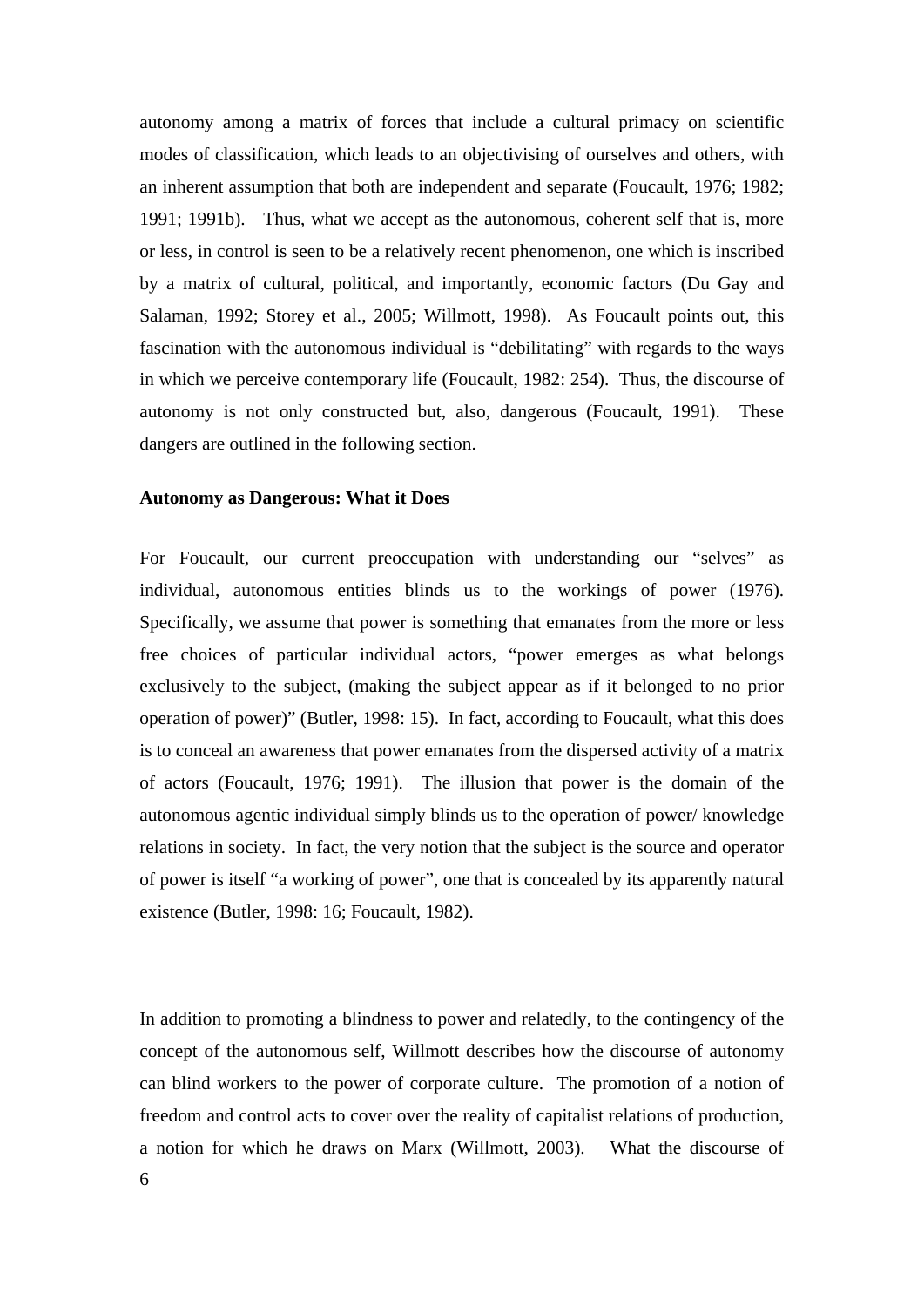autonomy acts to conceal is that the "freedom" it bestows "carries with it the responsibility for (employees') subsistence (and that of their dependants) as feudal ties of reciprocal obligation are broken" (Willmott 2003: 529). The problem is that an inherent contradiction persists in the rhetoric of worker autonomy: in contemporary employment landscapes, jobs are not necessarily secure, and, despite this, the discourse of autonomy places responsibility for actualizing their own lives and futures at the door of the workers themselves. This dilemma refers to what Foucault terms our inescapable "political double-bind" (Rabinow, 1991: 22), in which we are made feel "individually responsible for social processes", a feeling that "implicates us in the reproduction of relations of domination" (1991: 57).

The taken-for-granted nature of the idea of the individual as autonomous and in control imparts a kind of "moral neutrality" onto this way of knowing. To paraphrase Foucault, it is only when a given force is seen to have particular effects that we take it seriously and consider it to be "dangerous" (Foucault, 1982: 343). Autonomy, in contrast, has the flavour of a somewhat neutral way of being and this robs us of a capacity to reflect upon and potentially critique the impact that this sense can have.

In addition to blinding us to the workings of power, and robbing us of the ability to critically reflect upon its effects, the discourse of autonomy can also lead us to believe that we are independent from other people (Butler, 1998; 2004). Butler discusses this in relation to the recent debates on transsexual and transgender choices and notes the inherent contradiction when such debates are framed in the terms of liberal humanism, which implies some sort of freedom to choose, in this case, one's own gender. In fact, she notes, transgender people quickly realize that they are inescapably embedded in norms given to them by others; "'choosing' one's own body invariably means navigating among norms that are laid out in advance and prior to one's choice" (Butler, 2004: 7). It is interesting, she argues, how the pain and grief experienced in attempts to construct identities that are alterior to culturally sanctioned ones, can show how we are, in fact, "in the thrall of our relations with others", in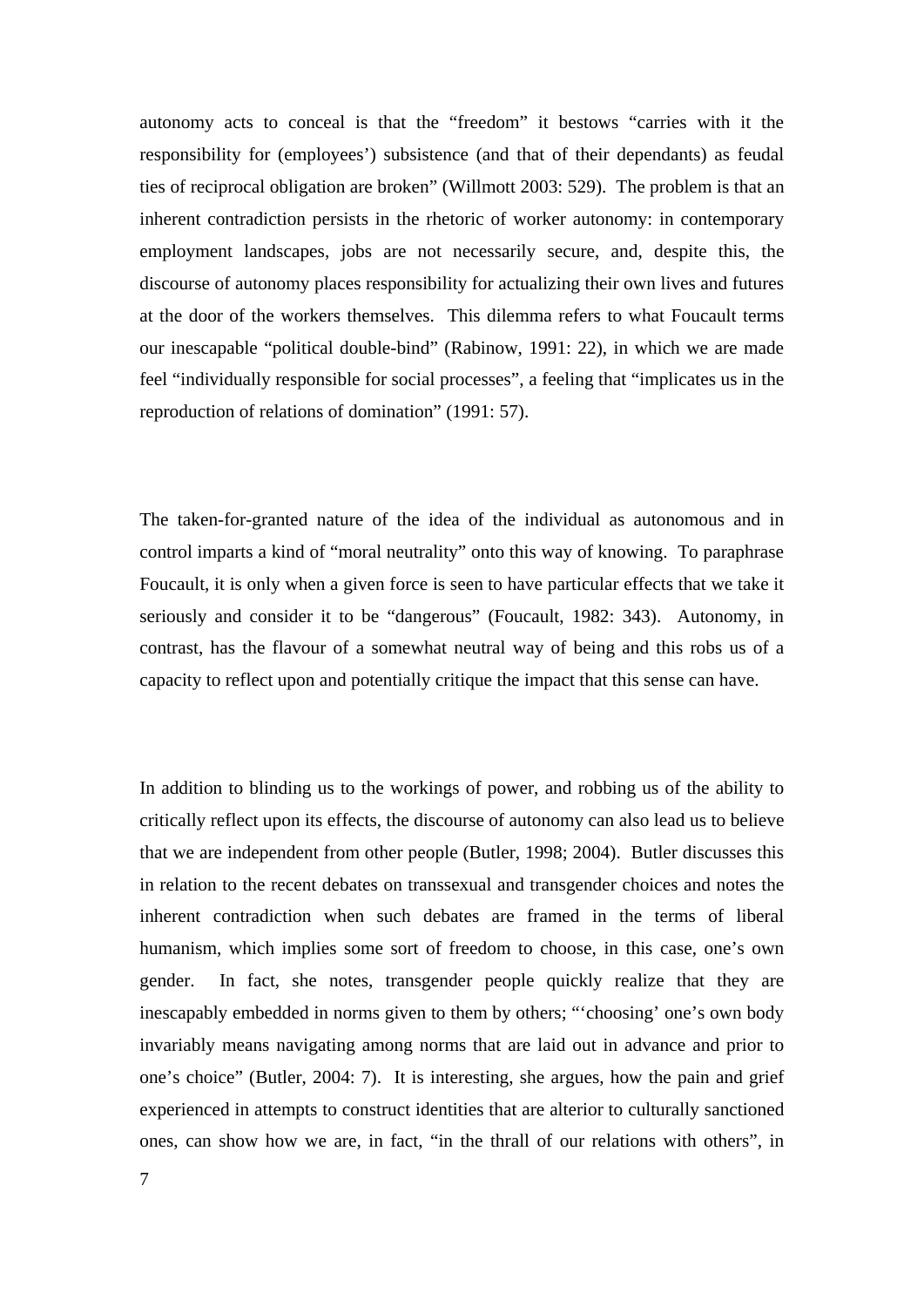ways that are not always obvious to us (Butler, 2004: 19). These attachments we have to other people frequently act to disrupt the "self-conscious account of ourselves" we often hold, "in ways that challenge the very notion of ourselves as autonomous and in control" (Butler, 2004: 19). In *Undoing Gender* (2004), she draws on recent medical diagnoses of gender identity disorder in the United States to illustrate "the concrete limits to any notion of autonomy that establishes the individual as alone, free of social conditions, without dependency on social instruments of various kinds" (2004: 77). This relates to recent calls within organization studies for a renewed emphasis on aesthetics (Taylor and Hansen 2005; Mack 2007). If aesthetic appreciation involves an awareness of "our feelings of what it is to be part of more than ourselves", then the dominance of an autonomous worldview clearly acts to obstruct this approach (Taylor and Hansen, 2005: 1215).

The negative consequences of these aspects of the discourse of autonomy: blindness to power, moral neutrality and blindness to embeddedness in other people, have been illustrated in recent studies of work organizations. Newton's (1995) analysis of the discourse of the "stress" emotion within contemporary workplaces offers a valuable exemplar. He problematizes the normalization of stress at work, noting that it contains attendant ideas about individual autonomy and responsibility. The stress discourse, Newton argues, lays the blame primarily on *the individual* for their health, well-being and performance at work, rather than focussing upon, for example, specific workplace conditions, or upon employees' positions in relation to class, race or gender. The very innocence and neutrality by which we have come to accept emotion words like stress, he implies, adds to their inherent danger when they become appropriated by and articulated to, particular powerful interests. Expanding on these powerful interests, his genealogy of stress finds the "individualistic logic of the stress discourse in-keeping with the anti-collectivist policies, such as the neo-liberalism of Reagan and Thatcher" (Newton, 1995: 67). This relates to observations by anthropologist Catherine Lutz, among others, regarding the individualizing effects of cultural practices, such as therapy, in contemporary life. Psychoanalysis, it is argued, tends to place responsibility for domination and suffering firmly at the door of the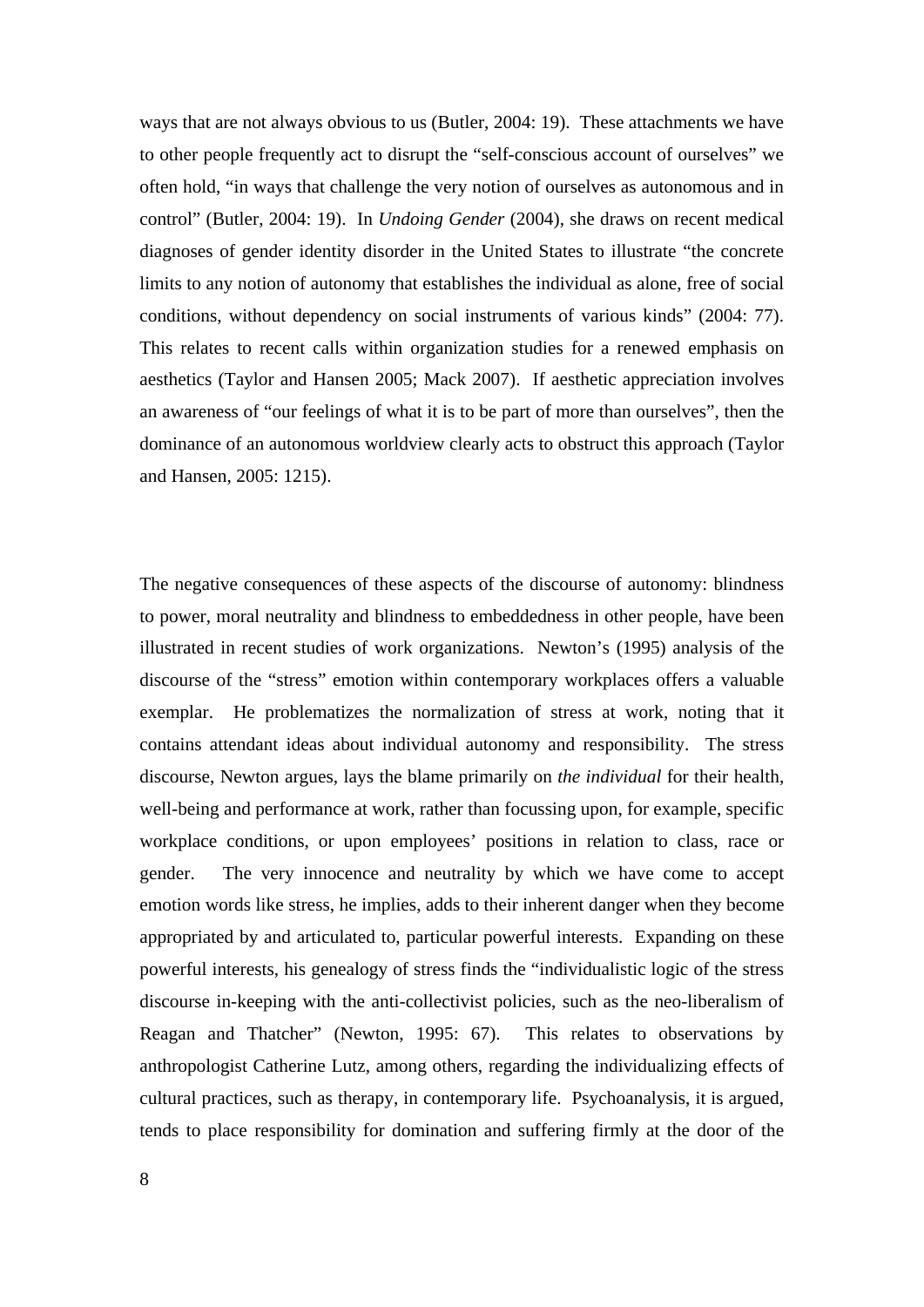sufferer herself, and this, Lutz argues, is somewhat unique to Western cultures (Lutz, 1988; see also Newton, 1995). In other cultural contexts, "mental illnesses" are regarded as a problem for the entire community. Lutz describes the attitude towards depression in the Pacific Island of Ifaluk, where the "blame" or cause for this illness is deemed to lie with the environment, friends and family of the sufferer (Lutz, 1988).

The above ideas on the discourse of autonomy: its genealogy, inherent pleasures and potential dangers, were helpful when it came time to make sense of the account of life at EWH generated during my nine months of participant observation there. In the following section, the ways in which this research was carried out are described, before detailing the depth and efficacy of this discourse at EWH.

# **OBSERVING OR BEING UNRAVELLED? "DATA COLLECTION" AT EWH**

The following is an account of nine months spent in a non-profit ICT4D sector NGO, based in the United Kingdom. In May 2004, I joined a world where sandals and aid agency t-shirts were the unofficial uniform at work, where we cycled to our "office" in a tumbledown outhouse that had been donated by a sympathetic supporter, and where we lunched on organic, fair trade falafel and pickles; my fifteen or so colleagues and I crowded round a battered kitchen table, debating the dangers of Diet Coke, four wheel drive vehicles, and the spectre of donor funding running out. I tagged along when the management team attended meetings with our donor in their glass fronted offices in central London, and when they visited shanty towns in Nairobi's Kibera to pilot test our latest software development.

"Methodologically" speaking, I was a participant observer with a focus on the "less formal interactions of everyday life" (Bergstrom and Knights, 2006: 374). In addition to my field notes, data collected included documents, emails, interview transcripts, meeting minutes, photographs and excerpts from EWH's intranet. Initially focusing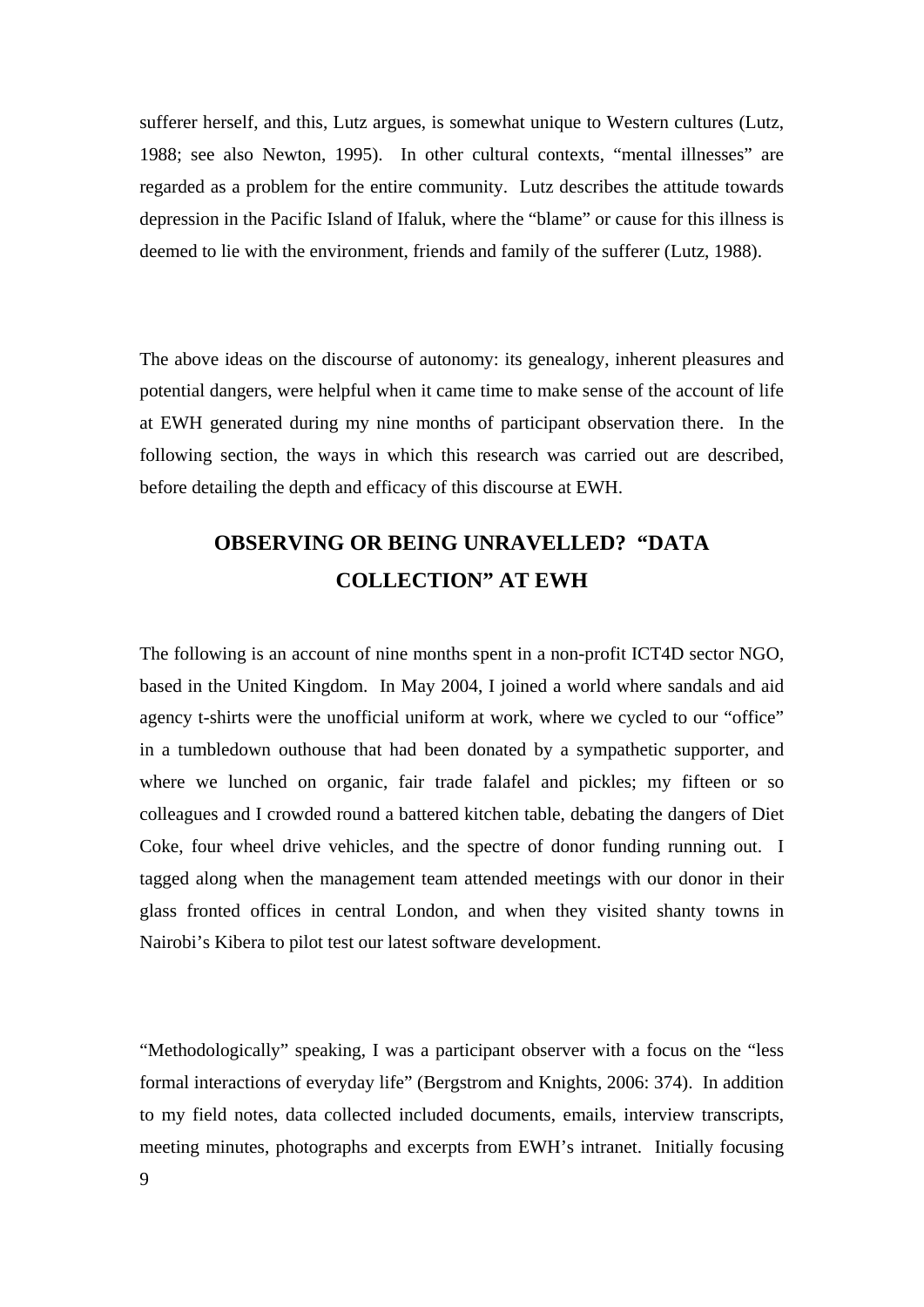on issues of identity and identification, I became interested the ways in which my colleagues and I interacted with sources of identification that appeared significant, in particular, with the development sector. The idea of autonomy appeared again and again and so I decided to study in detail the ways in which this way of knowing inscribed the "complex social practices" I was observing (Alvesson and Karreman, 2000: 1134). Thus, this formulation of the discourse of autonomy is a "close-range" one, local to this research setting (Alvesson and Karreman, 2000; Webb, 2006). As a participant observer, my role at EWH was to carry out various bits of background research that the management team required for reports, including, for example, a "country profile" of Kenya. As Walsham notes, "researchers inevitably influence the interpretations of those people who are being researched", and my presence obviously affected life at the organization in many ways (1995: 77). I thus attempt to present this study as a research interaction, rather than as a somewhat neutral account of life at EWH.

The prevalence of an underlying sense of autonomy, and the fallacy of this, was clear to me even upon reflection on my own experiences as a researcher. Once installed at EWH, the process of data collection began and however tempting it might be to imply that this was something that I designed and executed according to my own premeditated plans, this would be a false account. Having read much of the literature within organization studies, sociology and anthropology on participant observation and ethnographic research, in devising my "research plans" I was under the impression that I would be able to, more or less, control my work and interaction with the organization I was studying (Watson, 1994). In actual fact, the negotiation of my engagement with the organization formed the site of an ongoing struggle (Kondo, 1990; Lutz, 1988). I was required to take on projects whose scope were undefined initially and began to panic when the work rapidly escalated in size and scope. I was expected to attend meetings in London after which I would return home in the late evening, almost too tired to write up my field notes. I certainly had not planned upon being hospitalised for three weeks in the infectious diseases unit of my local hospital upon my return from Kenya. While these experiences provided valuable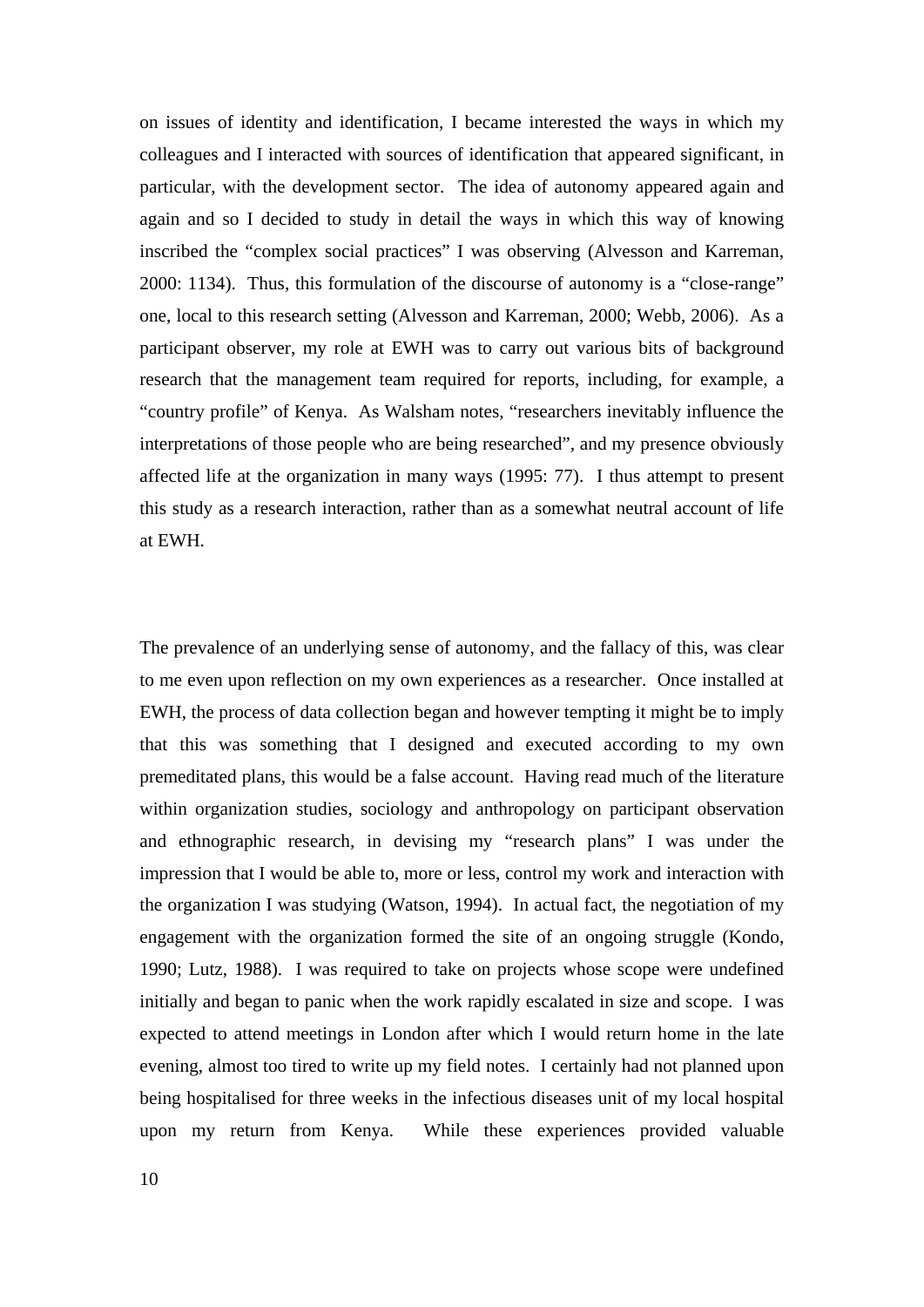opportunities for observing daily life at EWH and the realities of development sector work, I was, by no means, in control of my own engagement with this organization.

"Again, I really have to keep remembering that this is a piece of PhD research. This means that I am entitled to my own time, to restrict my involvement with EWH to the two days per week we agreed…. EWH don't, understandably, seem to care much for my PhD..." (Field notes,  $15^{th}$  September 2004)

Regardless of any work plan I might have had, therefore, my experiences as a participant observer were subject to a myriad of influences beyond my control, only three of which are described here. Indeed, I felt my own autonomous and self-driven plans for an academic career, post-PhD, slowly unravelling: I became increasingly interested in the work I was doing and felt great about the friendships I was making in the organization, so much so that by September 2004 I had begun to discuss applying for a permanent job at EWH and abandoning previous plans for a future in the university. Related to this observation, Lutz (1988) critiques what she refers to as the fallacy of control that is often found in Western ethnographic accounts. In fact, she links this illusion on the part of many researchers, that they are in a position to design and manage their interactions with the research "site", to dominant Western notions of the self as autonomous.

# **MONEY FROM STRANGE, STRANGE SOURCES: AUTONOMY AT EWH**

EWH were dependent on funding from development sector donors. This dependency was not immediately observable from what people *said,* either in day to day conversation, and especially in interviews I carried out during the research. However, an analysis of the participant observation data shows that this dependency was quite clear in what they (we) *did.* This section describes this dependency before highlighting the pervasiveness of the discourse of autonomy at EWH. It focuses on an apparent sense in EWH that members of the organization could remain autonomous in their actions and therefore would not be tainted by aspects of the development industry about which they were cynical.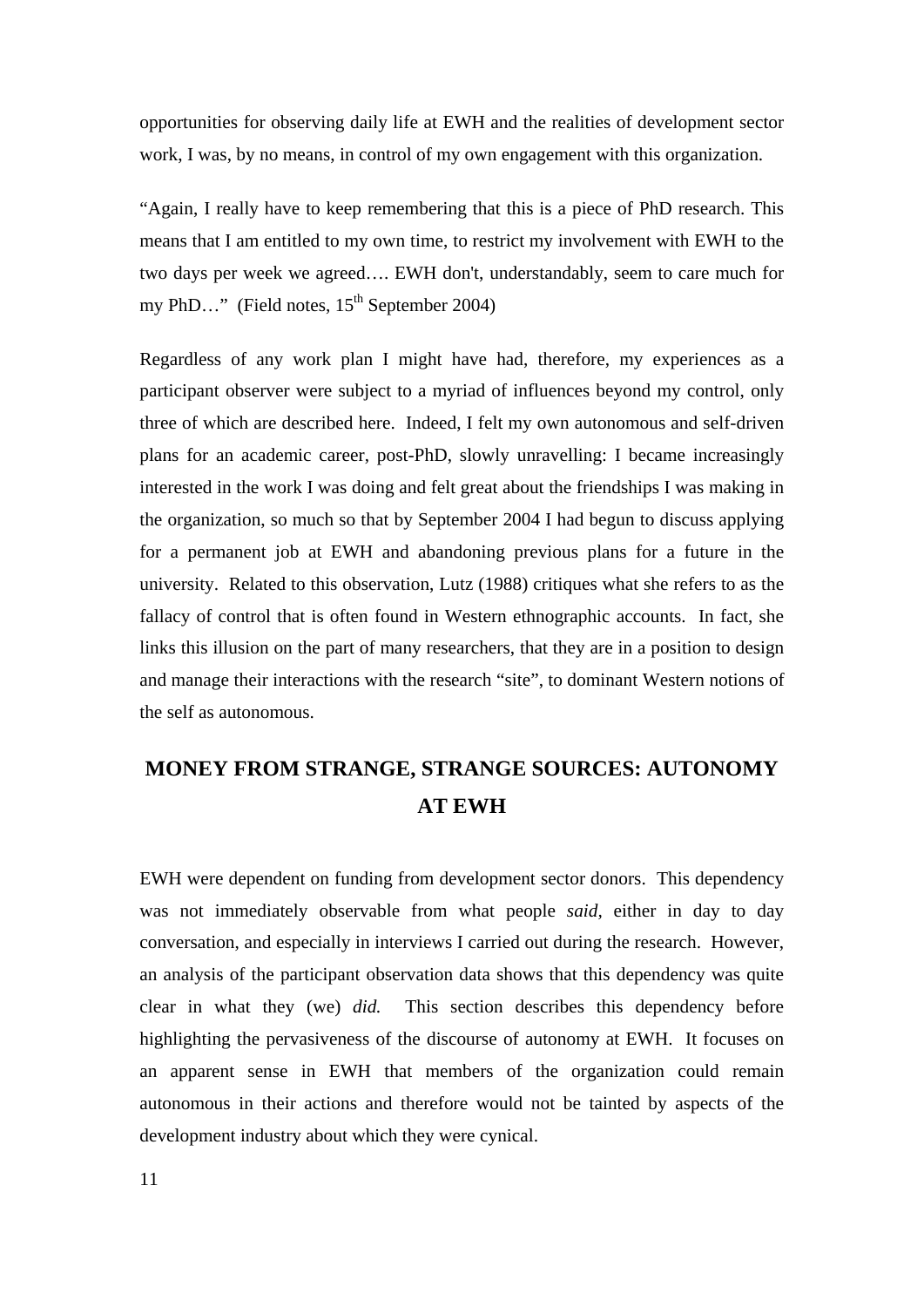#### **The Power of Funding at EWH**

Funding was an omnipresent topic of conversation at EWH. As a non-profit organization, it depended on donor money to carry out its projects, purchase supplies and pay its salaries. Funding was central to EWH; potential sources included the UK government's a/d departments, other NGOs, United Nations organizations and private sector firms who wished to invest in ICT4D as part of a corporate social responsibility campaign. This centrality was observable in its presence on the agenda at almost every team meeting held during the period of research. From the outset, the firm had anticipated the centrality of funding to the daily operations of EWH. Roger discussed this aspect during a meeting with a fellow NGO manager in which the two were sharing "war stories" about the difficulty of remaining sustainable in an uncertain funding environment:

"I think we as an organization went into it knowing that that's what we would have to be doing (raising funding on a regular basis)" (Roger, Meeting with Pride Africa, November 2004)

Over the year I spent with EWH, I noticed how the team made a number of fundamental changes to their work, structure and strategy, in direct response to what they believed various funding bodies wanted and needed. For example, on the day I joined EWH, CEO Derek mentioned that there was a lot of donor money available for projects that target Eastern Europe.

"We were thinking about doing something in Eastern Europe… there's a lot of EU money, and we could fit into that… we were thinking of the Soros Foundation… he's very interested in education in Eastern Europe." (Derek, Interview,  $30<sup>th</sup>$  April 2004)

While this avenue of funding was not pursued, the above excerpt represents the ways in which EWH was prepared to reposition itself in order to increase the likelihood of attracting donations. Another example involved the receipt of a large donation from UKD. This money was meant for testing EWH's latest software product in a developing country of the team's choosing. Given that the organization hoped that more funding might be available from UKD in the future, the team sought their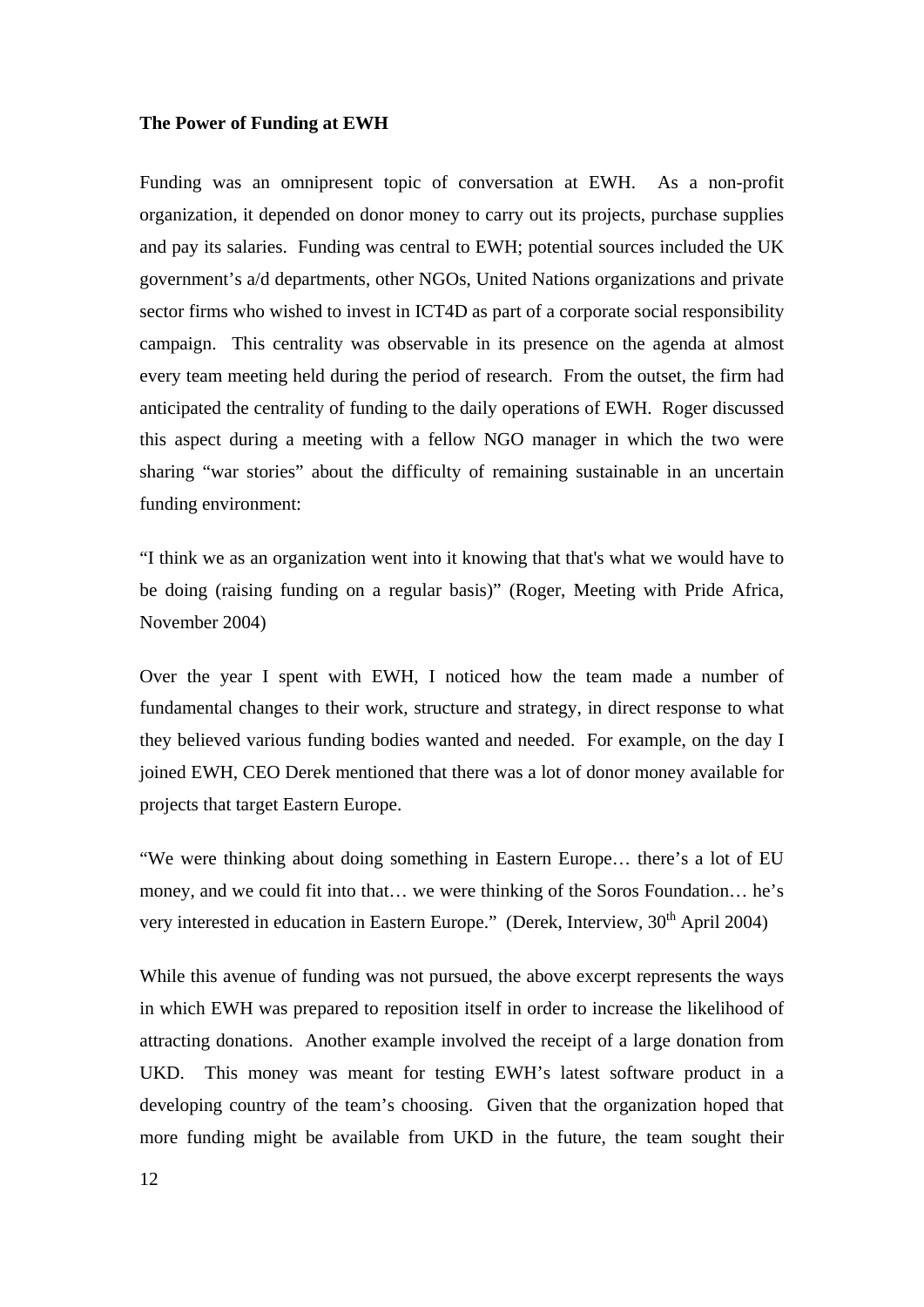donor's advice in the selection of the target country. A meeting took place in September 2004, at which this was discussed:

"(Our donor representative) was pretty clear about it, (he said) 'UKD are targeting the poorest of the poor. Nigeria is an important country to UKD… really poor. We are putting a lot of money into Nigeria'. He went on to mention other 'key countries for UKD', including Ghana and Kenya… Also discussed some street kids in Ethiopia project which has links to UKD." (Field notes, UKD's offices, London, 3<sup>rd</sup> September)

Kenya was eventually chosen by EWH, and a pilot study team that included myself, departed in late October 2004. Even as this trip was still in the planning stages, it had been decided to apply for further funding from the Fitzgerald Charitable trust. This source of funding, which eventually yielded a grant of in the region of £55,000, was seen as essential and so "courting" Fitzgerald took priority in EWH's activities. A lot of research was carried out, prior to writing, into the kinds of projects that this organization tended to give money to. Happily, it was discovered that Kenya was also a priority country for Fitzgerald:

"Three countries that are of specific interest to Fitzgerald are already included in our UKD project and would be ideal focus points for this (proposed) project. As mentioned, Kenya is a likely prime focus – mentioned by both UKD and the International Federation of the Red Cross as a preferred pilot project country... South Africa and Uganda are also already involved." (Document Excerpt: Final Proposal to Fitzgerald Foundation,  $20<sup>th</sup>$  August 2004)

Again, it is clear that the content of these funding proposals tended to reflect the interests of the people supplying the money. In particular, three of EWH's most important funding applications, all made to different organizations, focused on the same "key countries": Kenya, Ghana and Uganda. A variety of reasons may be offered for this<sup>1</sup> but in the context of this account, the fact remains that EWH acted

1

<sup>&</sup>lt;sup>1</sup> For example, in the years since Kenyan independence, the United Kingdom remains by far the largest foreign investor in Kenya. Over 60 British companies are represented in Kenya, with British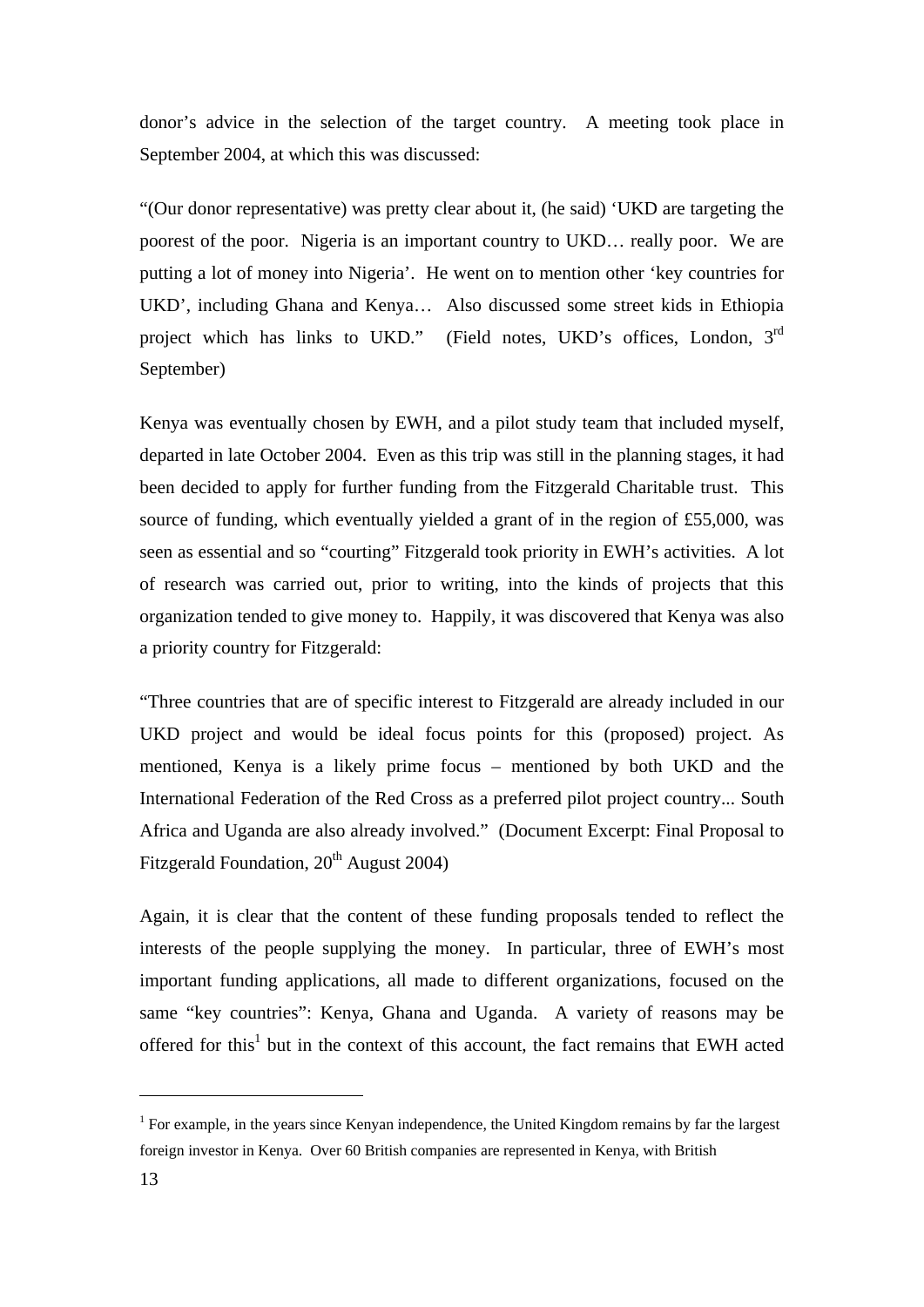upon these donor preferences by choosing to spend the money on researching Kenyan communities.

It had been implicitly hoped within EWH that their largest donor UKD might continue to fund the organization's projects. By Christmas 2004, however, EWH found itself at the mercy of a reorganization within UKD itself. In short, the donor planned to change the way it gave donations, such that money would only be granted to networks of organizations collaborating on a larger project. This would, according to EWH's donor representative, reduce the administrative burden associated with the management of many smaller grants.

"They don't normally give out (money) to small projects; it's petty cash for them. It's a pity because I think a lot of useful stuff could come out of it, if they funded a lot of small interesting projects, but to administer them they would need to hire additional staff and really UKD cannot justify spending money that should be going to international aid, on extra staff for the London office." (Roger, Field notes,  $8<sup>th</sup>$ November 2004)

EWH staff members thus realized that they would need to look elsewhere for funding. Two options were available and both involved a further repositioning of the firm. The first option involved applying to a UK government source of funding, which focused on promoting innovation in the UK:

"To be successful we will need to persuade the (UK government) that the research we are proposing is novel, high quality research, which addresses technical challenges and has impact on business." (Mark, Email,  $5<sup>th</sup>$  February 2005)

To succeed in this funding proposal, EWH would have to convince the UK government that their software could be saleable to commercial, as well as non-profit, organizations and thus potentially generate a profit. This would involve a

1

investments estimated to be worth around  $\pounds$ 1.5 billion. The UK remains one of the biggest exporters to Kenya, with a 10% share of the market.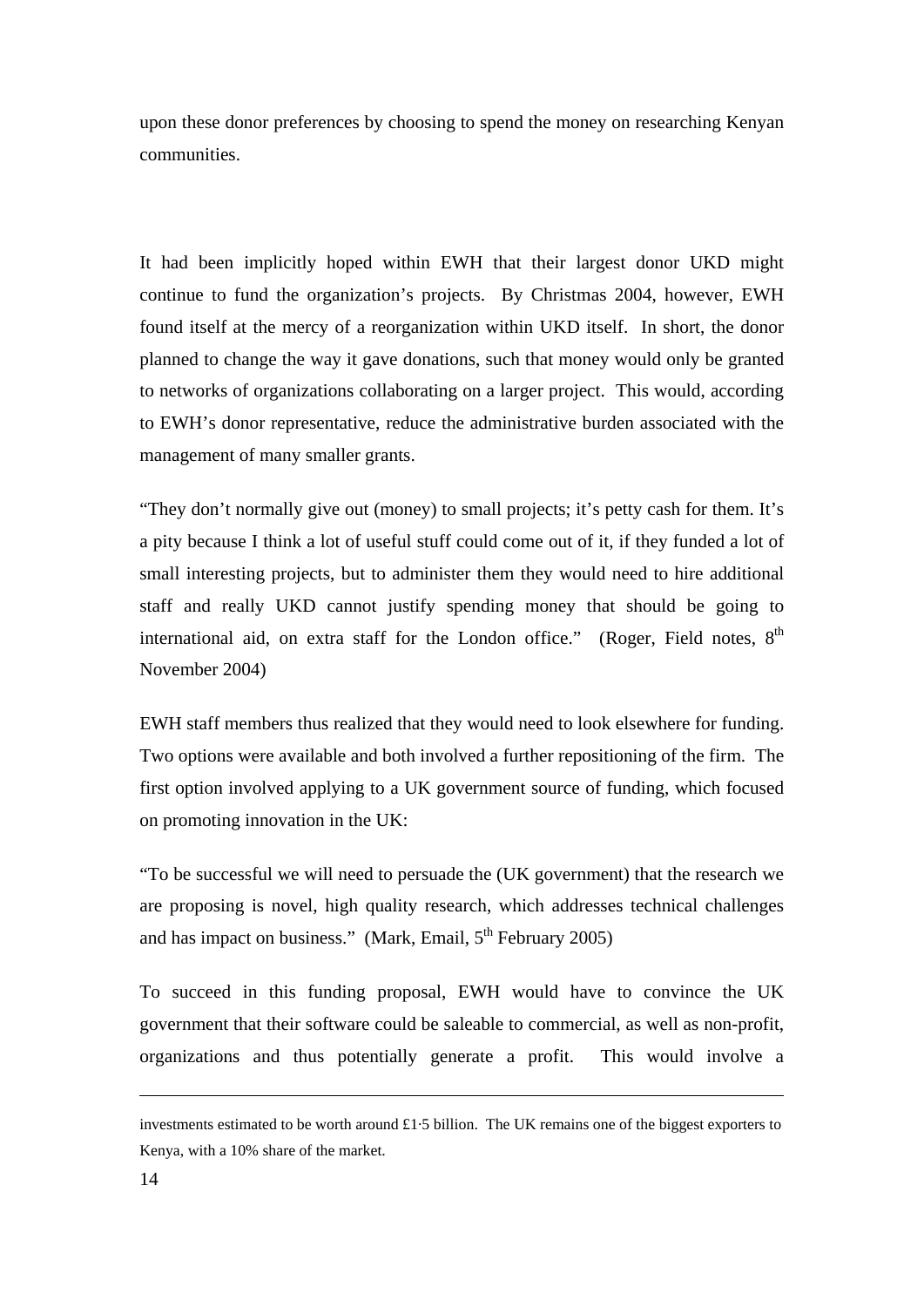fundamental redesign of the software: to suit potential paying customers. Again, the variable positioning of EWH in applying to a donor was evident, with the work of the firm presented as compatible with the donor's interests. The second option that was considered as a means to overcome the feared lack of funds involved reapplying to UKD in partnership with other firms, as part of a larger consortium. Again, positioning was key. An existing consortium organization, which had already received a large amount of funding from UKD, was identified and EWH began contacting member organizations to discuss the possibility of joining.

"(John): The thing is now to concentrate on (the consortium)… this should divert where we are going, from where we were going." (Field notes,  $17<sup>th</sup>$  February 2005)

In summary, during the period of research, EWH's position shifted a number of times: from that of a small, standalone technology organization potentially operating in Eastern Europe, to supporting development projects in Kenya, and finally to being part of a large consortium of firms. The organization periodically manoeuvred its position and strategy in order to fit with what it hoped various powerful interest groups wanted and expected. It is important to note that each of these decisions had the potential to, and frequently did, fundamentally affect the direction and nature of the work that the organization carried out. The story of funding processes between April 2004 and April 2005 represents the story of EWH's dependency upon donor funding, and the effects of this dependency (Knights and Morgan, 1991).

## **"We Don't Feel Constrained"- Standing Apart at EWH**

This clear dependency was by no means evident in the ways in which my colleagues at EWH spoke about, or wrote about, their engagement with development sector donor organizations. In fact, my colleagues were very aware of the contradictions inherent to the sector and frequently appeared to position themselves, and EWH, as apart from development and its problems. Maintaining this distance was key.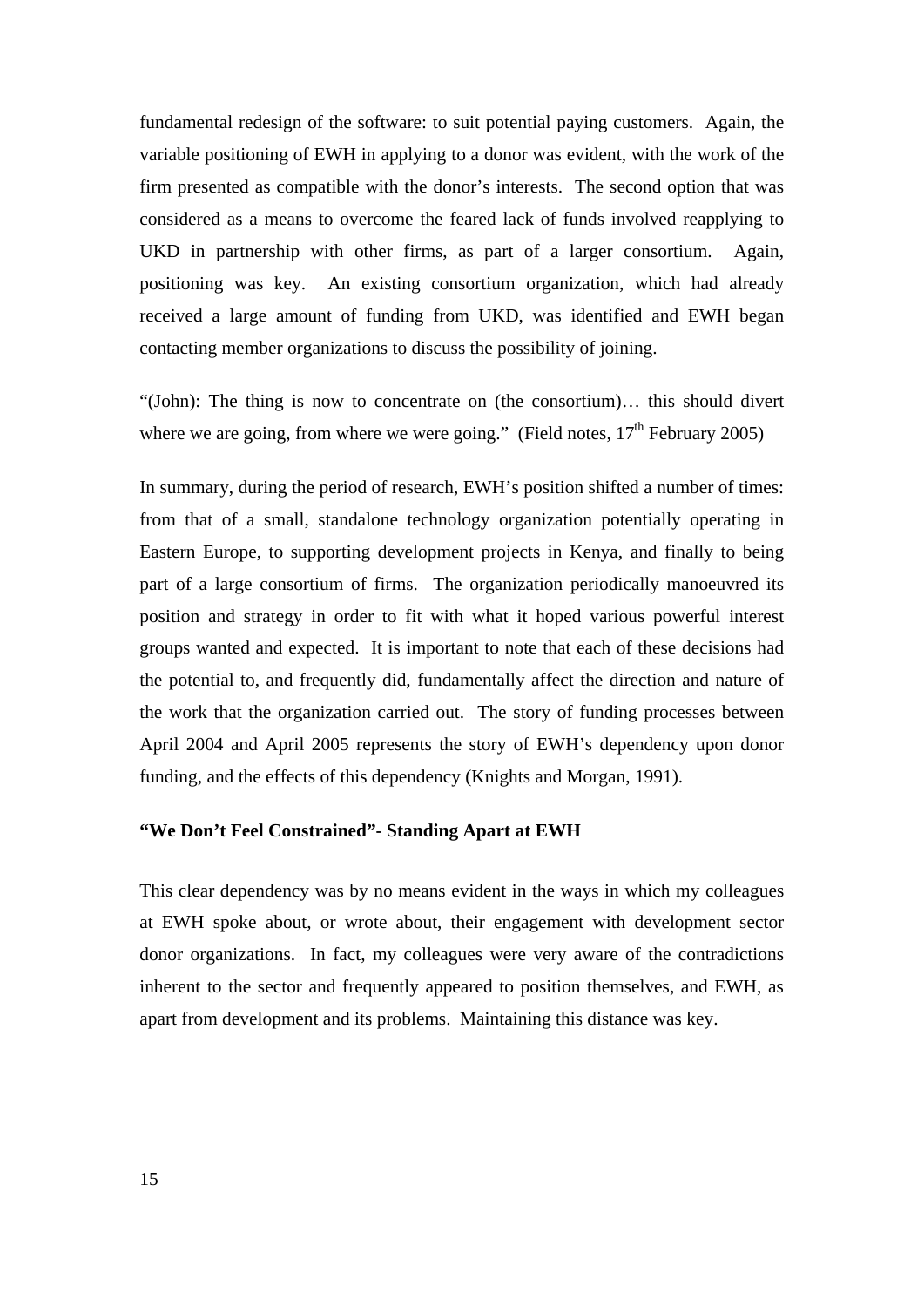My colleagues' awareness of problematic aspects of the development sector in which they were employed led to a sense of cynicism about it. For example, the idea that funding can frequently be tied to particular vested interests was expressed regularly. CEO Derek remarked that:

"These (donor) organizations must be under pressure from governments to give more money to certain countries to certain types of projects: to certain things that help them to raise money in the future… *(Goes on to discuss a number of European and US government-backed development projects that target African countries for what he perceived to be self-serving reasons).*" (Derek, Interview, 30<sup>th</sup> April 2004)

Having received a large donation from UKD, Derek commented on the politics behind this donation:

"Obviously the aim of UKD is to help Britain. It doesn't say that but it must be… Looking at it in a very cold way, I mean it must be. What else is it there for? Is it purely there so that everyone could feel better about themselves? I doubt it." (Derek, Interview,  $30<sup>th</sup>$  April 2004)

Awareness that funding frequently comes from particular vested interests was espoused by Sally:

"There are a lot of negative and very sinister aspects of development, because, well, development is largely funded by massive government organizations. I am just saying that that is one aspect of it... It's a cynical point of view but it *is still* true..." (Sally, Interview, July 2004)

Informed by his experiences within the development sector, it became clear that CTO Roger's questioning of this industry had lead to a questioning of the efficacy of the large organizations that his chairman was attempting to court.

"I mean, the more time we spend here (in Kenya), I am beginning to realize that this whole ICT for development thing... Any development that's happening is coming from local entrepreneurs that are taking advantage of the latest technologies in their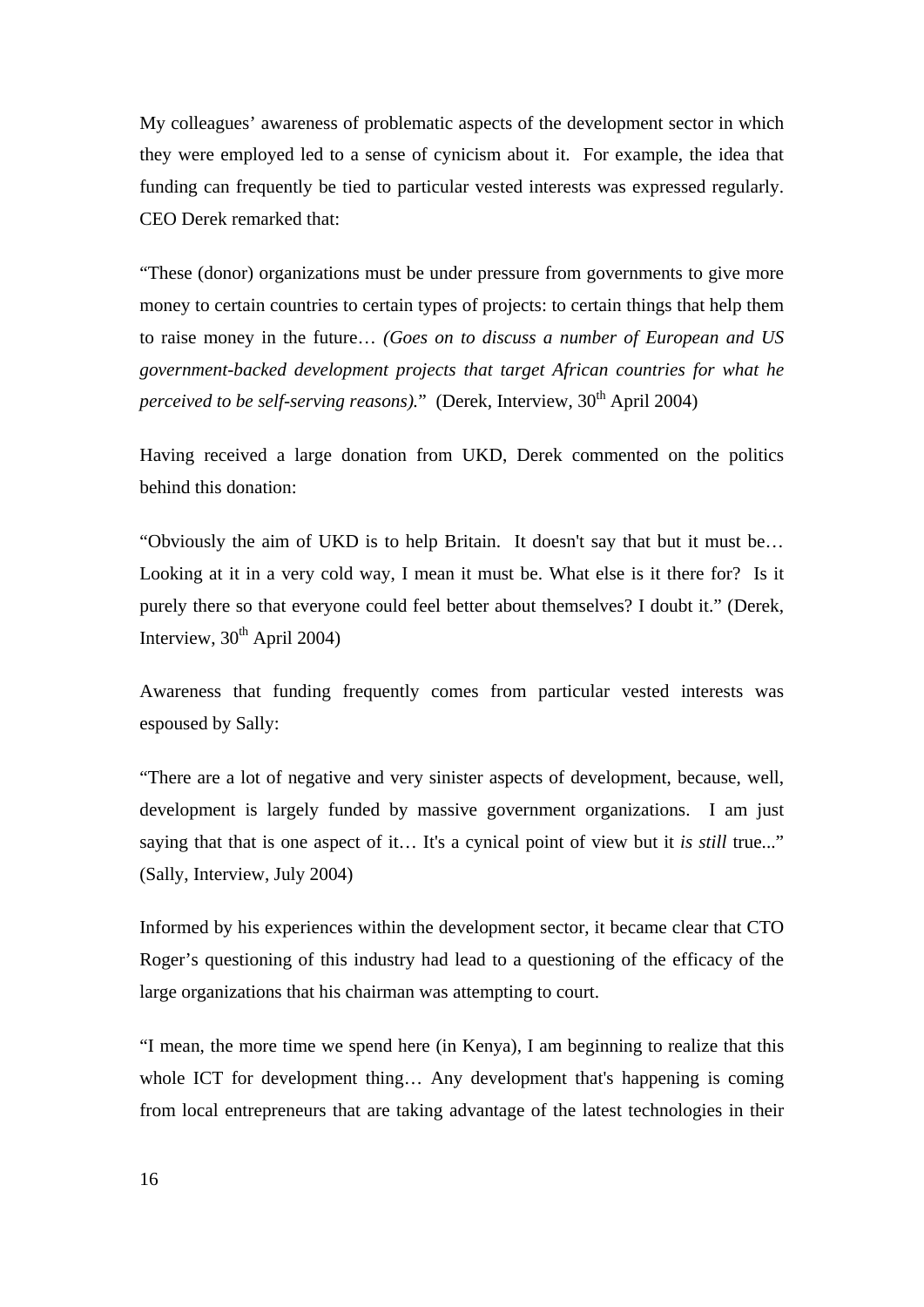own ways. The NGO thing is starting to seem, well almost irrelevant." (Field notes,  $7<sup>th</sup>$  November 2004)

In short, members of EWH tended to espouse cynicism about the sources of funding that they received.

Just as cynicism was prevalent within EWH, independence from particular interests appeared central. This was evident in the ways in which EWH described itself on its website and in its business plan, both of which used words like impartial, neutral and independent to describe the organization. In addition, a view of EWH as being independent underscored the ways in which my colleagues referred to the organization and its place in international development. For example, Roger's cynicism regarding the "whole NGO thing", described above, led him to espouse a view of EWH of standing apart from the sector. He resented the notion of EWH, a small and young firm, being "beholden" to larger organizations, whether these were donor organizations, or powerful partners in the NGO sphere:

"(Roger): I don't think we should be beholden to anybody… not to UKD… we aren't. And we shouldn't be, like if Red Cross tell us to… what was it? Help them with their Internet Speedometer?

(Me) Well, that could be a useful tool for EWH…

(Roger) Yes but if that's the case, we will decide to develop it and we will develop it our way." (Field notes,  $7<sup>th</sup>$  November 2004)

Even as Dan expressed the cynicism he felt about the vested interests that fund development activities, he commented:

"Of course its unsustainable, and of course we are only going to be given as much as that interest group thinks it can afford to give away to peace and human conscience, to appear to be a good organization or government… (However) all we can do is make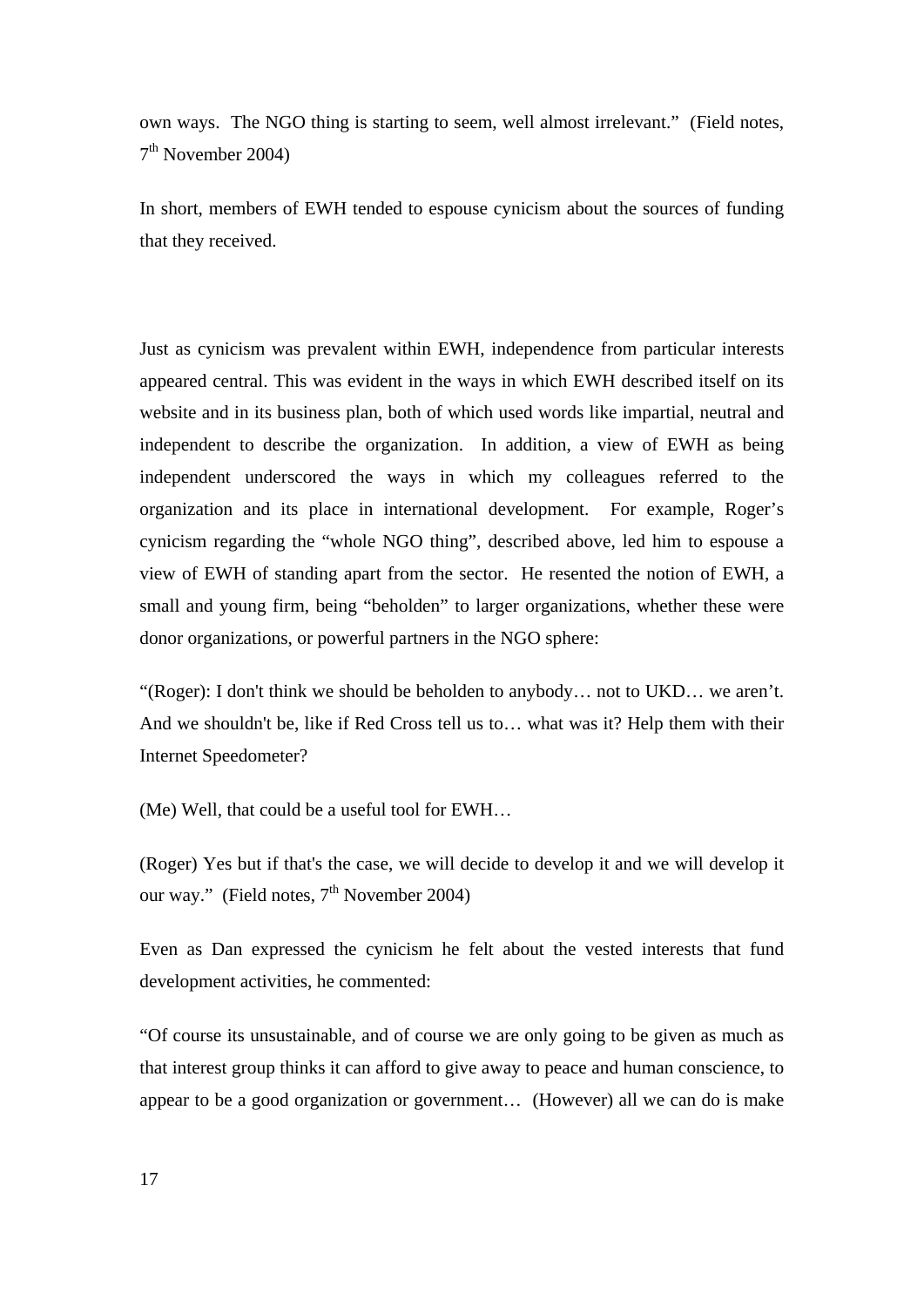the best use of those resources as we can… without compromising core principles." (Dan, Interview, 26th April 2005)

For Dan, therefore, EWH would use the donations of "interest groups" but avoid compromising its goals in doing so. This maintenance of independence appeared central to his negotiation of his position at EWH, an organization in a sector where independence was threatened continually by the nature of the funding environment. For Dan, it was vital that his organization could remain, more or less, neutral. Having expounded on the wide gulf between the moral imperative at EWH and that of some of its donors, he continued that:

"I think it's a good thing we can get money from the government, I think it's a good thing we get money from businesses… As long as we are not seen to be supporting in some way the bad things that those businesses and organizations are undoubtedly doing… I think it's good." (Dan, Interview, 26th April 2005)

He explained how, if EWH managed to do good things as a result of taking this money, then the acceptance of donations from people who do "bad things" will have been justified:

"If we can… radically change the accessibility of communication then all the money that's been invested in that will have been a fantastic thing …it will be great that we have got that money from these strange, strange sources." (Dan, Interview, 26th April 2005)

In short, taking money from these "strange, strange sources" is a distasteful necessity as EWH pursues its goals. It is seen as a temporary act and one that does not in any way change or colour those goals.

Interestingly, the ongoing enactment of this "standing apart" from vested interests in development, was necessarily social in nature. Independence appeared to be constructed through formal discussion and informal chat: through everyday talk at EWH. Even I found the notion compelling, and found myself engaging with it in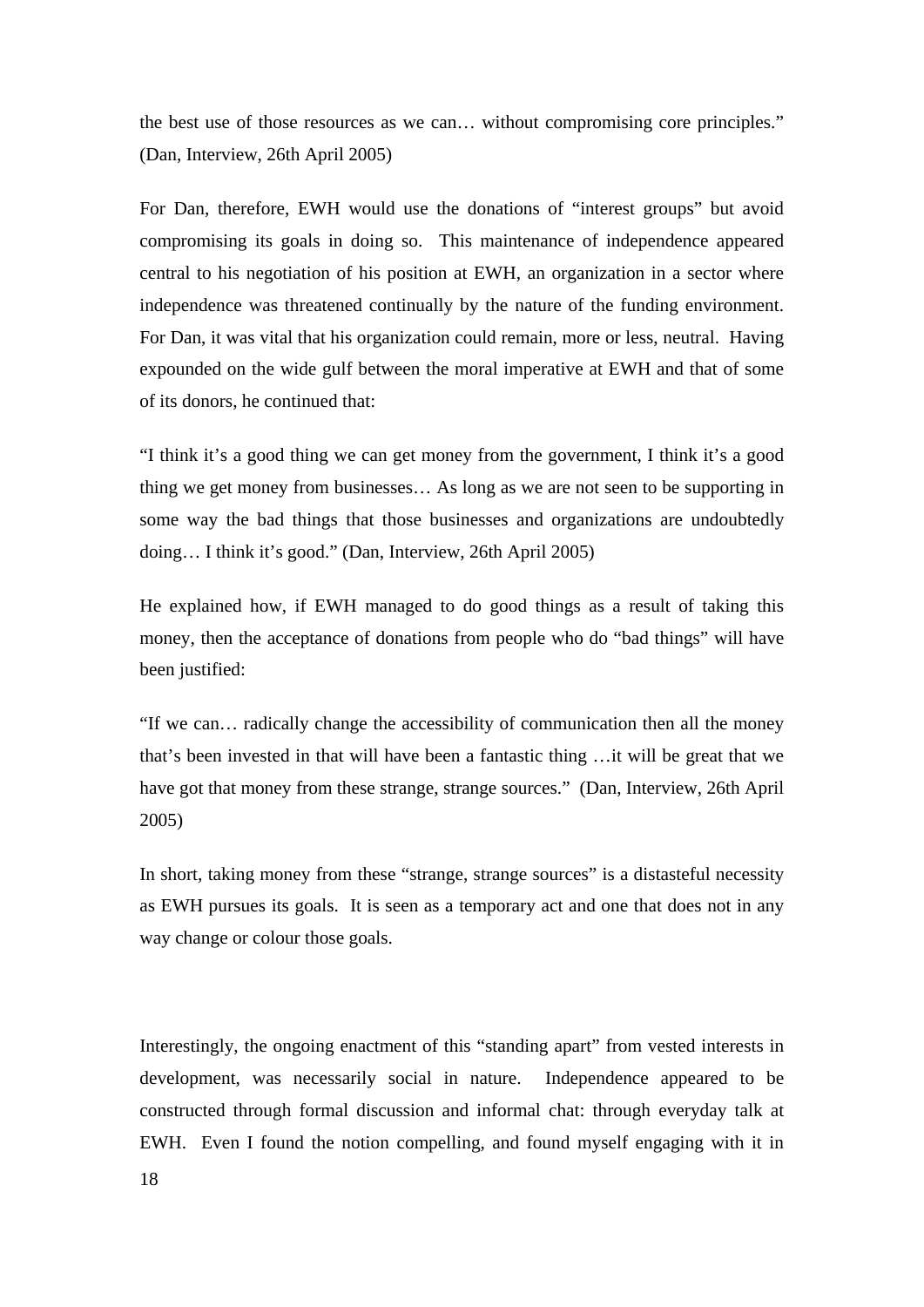conversation. For example, early in the research period, I was involved in discussing development with two colleagues, Roger and Sally.

"In the evening, Sally, Roger and I were laughing in a self conscious manner at our attempts to 'learn' the development language... 'What *is* advocacy anyway?'…etc." (Field notes, June 2004)

Discussing, or rather mocking, the buzzwords that tended to be used in development accounts and reports, Roger began to wonder whether EWH as an organization, might take hold of these words, and reformulate them in the way it used them:

"Discussion of adjusting our language: being able to incorporate development 'ideals' into our ways of thinking (Roger and I). We are doing this in a fully reflexive, self aware way: looking at the PowerPoint slide, reading what 'advocacy' and 'rights based development' stand for… and reflecting on how it fits with... (our) value systems, what is practical for us to hope to do… (For me) …how it fits with what I think about ICT and development." (Field notes, June 2004)

This notion of standing apart was a compelling one, and it took place in the interaction between colleagues of whom, in this case, I was one. Similarly, having mocked development terminology as illustrated above, and expressed his deeply held reservations about the effectiveness of development in the longer term, Roger described EWH's independence from this sector as something belonging to the whole organization:

"I think… I hope what we bring to this is a sense of scepticism… We've come from commercial and other backgrounds but we have come into this development sector… We now have a kind of scepticism about how development works." (Roger, Interview,  $20^{th}$  April 2004)

Again, it is implied that a healthy scepticism, along with a background in a different sector, will enable the organization to escape from the contradictions within development. Speaking on behalf of all his colleagues, Roger perceived EWH to be a development sector organization that was sceptical of development. It was, for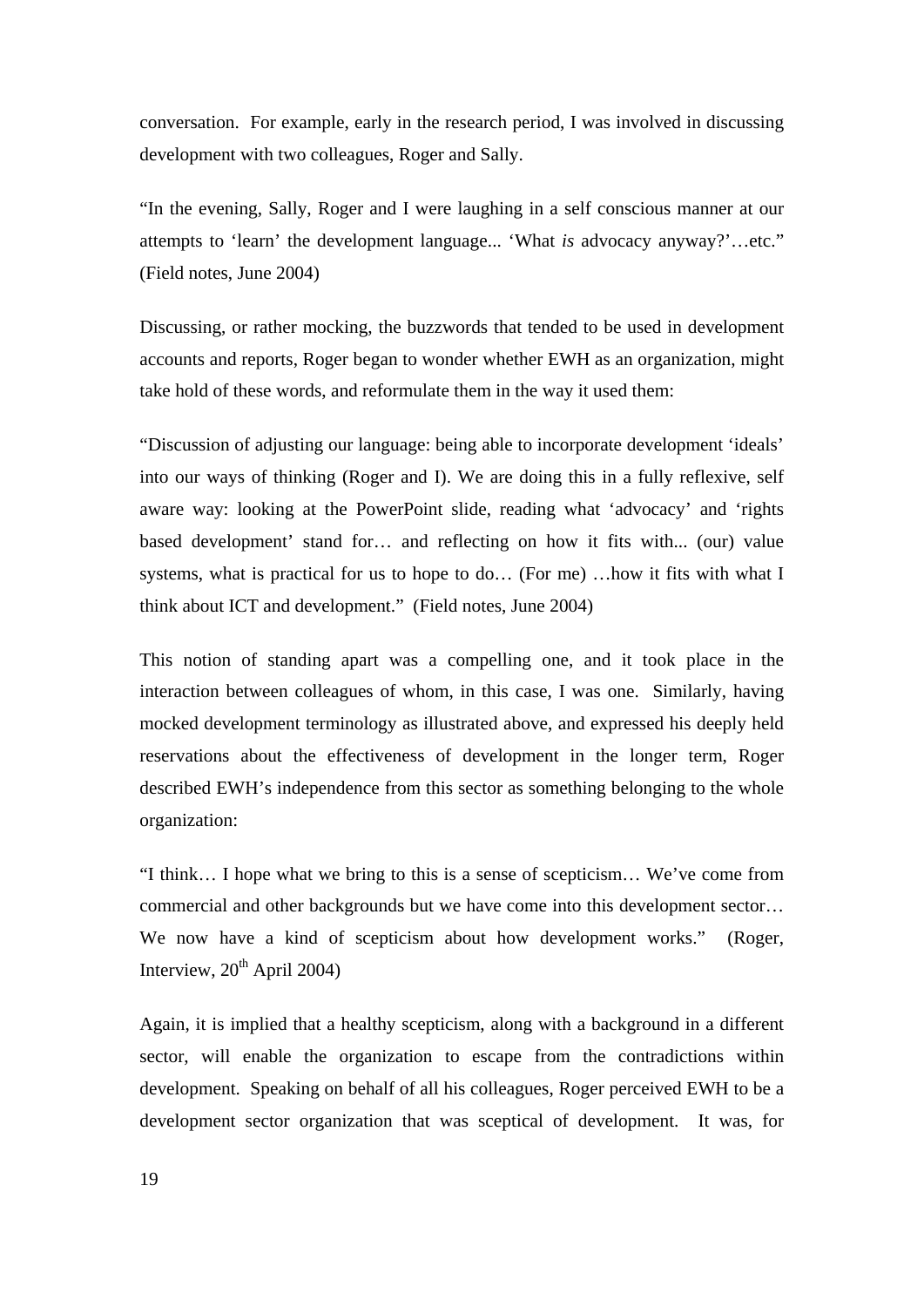Roger, this very ability to be both within *and* without "development" that would enable his team's successful negotiation around the contradictions perceived within.

"We don't *feel* constrained by… what we *think* are maybe the traditional models of how NGOs and how other institutions work… We have certainly felt at liberty to court commerce, even large commerce." (Roger, Interview,  $20<sup>th</sup>$  April 2004)

In short, it appears that a perception of autonomy, of being able to successfully stand apart from development, was central to the negotiation of the paradoxes and contradictions that inevitably arose in day-to-day life at EWH (Butler, 1998; Fleming and Sewell; Knights and Willmott, 1999). Moreover, this autonomy was premised on an awareness of aspects of development that were problematic, and a cynicism towards these, both of which emerged in everyday talk between my colleagues.

# **A PECULIAR IDEA: DISCUSSING AUTONOMY**

The above description of the way that the discourse of autonomy underscores life at EWH implies the depth and efficacy of this discourse. Even as a researcher, I laboured and suffered under the notion of myself as autonomous and in control of the research process. This fantasy was shattered again and again by my actual experiences within the organization. Moreover, my own confusion about my sense of self versus my experiences of being embedded in an organization reflects observations that an over-emphasis on autonomy is central to the very language Western societies use to speak about aspects of the self (Lutz, 1988; Roberts, 2005; Shotter, 1989; Willmott, 2005). These ideas are well summed up in the following excerpt, where Clifford Geertz attempts to describe what the Western conception of the person looks like to somebody coming from another culture:

"The Western conception of the person as a bounded, unique, more or less integrated motivational and cognitive universe, a dynamic center of awareness, emotion, judgement and action… is, however incorrigible it may seem to us, a rather peculiar idea within the context of the world's cultures." (Geertz, 1979, quoted in Sampson, 1989)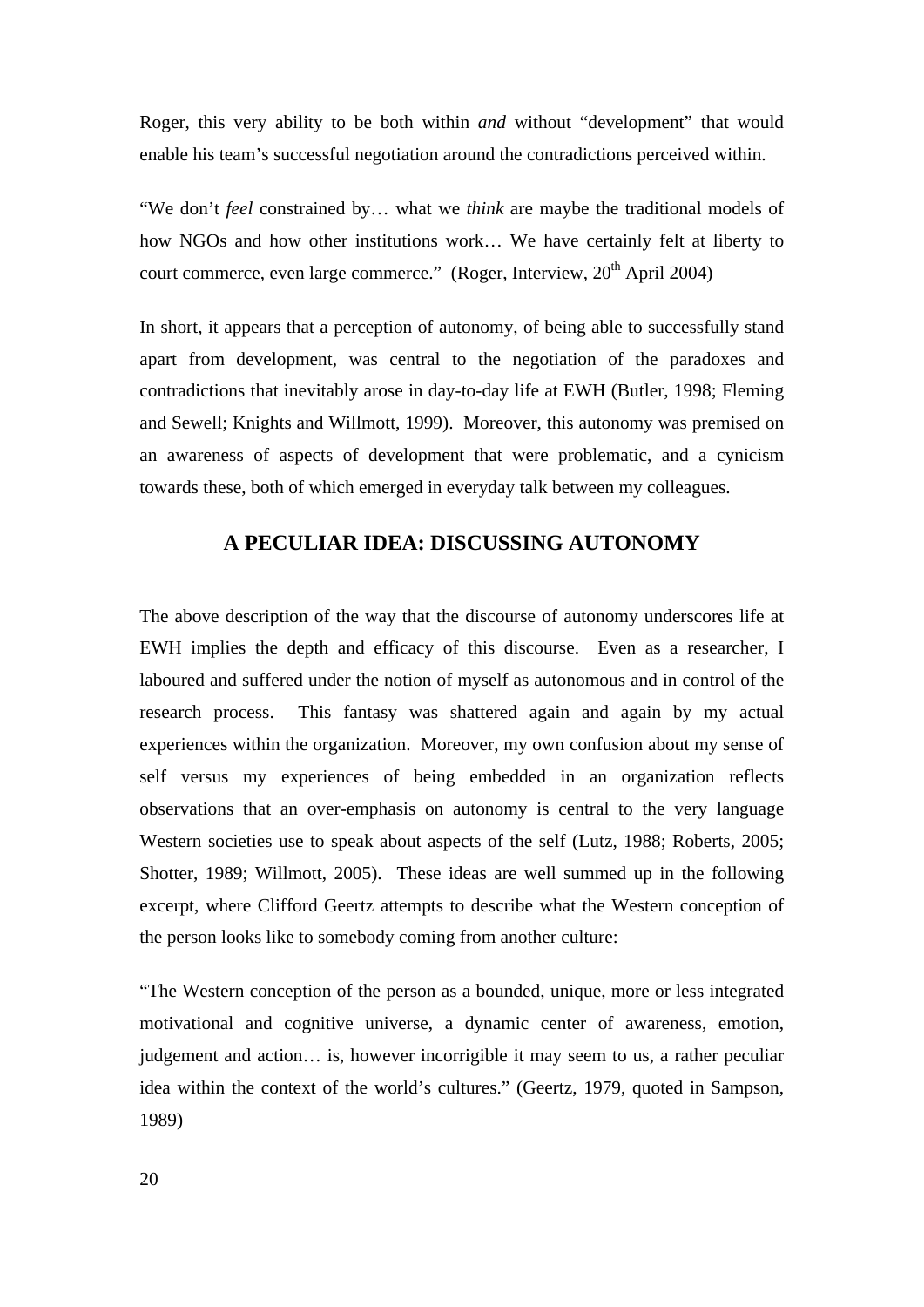Sampson's history of the hegemony of autonomy within languages of selfunderstanding, from classical to advanced capitalism, provides a useful illustration of this point, as does Rose's valuable linkage of the language of autonomy in contemporary views of the self, with the ways of knowing promoted by dominant economic and political interests (Rose, 1999).

At EWH, Autonomy helped people to resolve their engagement with the admittedly problematic discourse of development, and large commerce, and it enabled them to perceive EWH as a separate organization, more or less in control of the environment. The efficacy of the discourse of autonomy is thus clear; it underscored a number of different and important aspects of life at EWH. In particular, autonomy had effects at EWH, where it was seen to help my colleagues ignore aspects of their own practices which acted to reinforce aspects of development about which they were themselves critical.

A further important observation surrounds the hidden nature of this discourse. Unlike, say, development or funding, autonomy was never openly discussed, either for the purpose of embracing or rejecting it. In fact, Roger and Dan equated autonomy with neutrality in the way in which they discussed it. Both men drew on autonomy as though it were an apolitical space, which enabled the "standing apart" of EWH from powerful interests, a place in which power does not exist. In short, the true power of the discourse of autonomy appears to be its ability to render itself invisible, a point made by Harre (1989) in relation to the inscription of language by notions of individualism (see also Shotter, 1989). These insights represent a contribution to a current debate within organization studies about the pervasiveness of "the self-understanding of modern subjects as 'autonomous' agents" in contemporary workplaces (Willmott, 2005: 755). In particular, the operation of autonomy at EWH answers recent calls to investigate how the "world of work and organization" contributes to reinforcing this historically contingent and problematic way of perceiving self and other (Willmott, 2005: 755). It must be noted, moreover, that in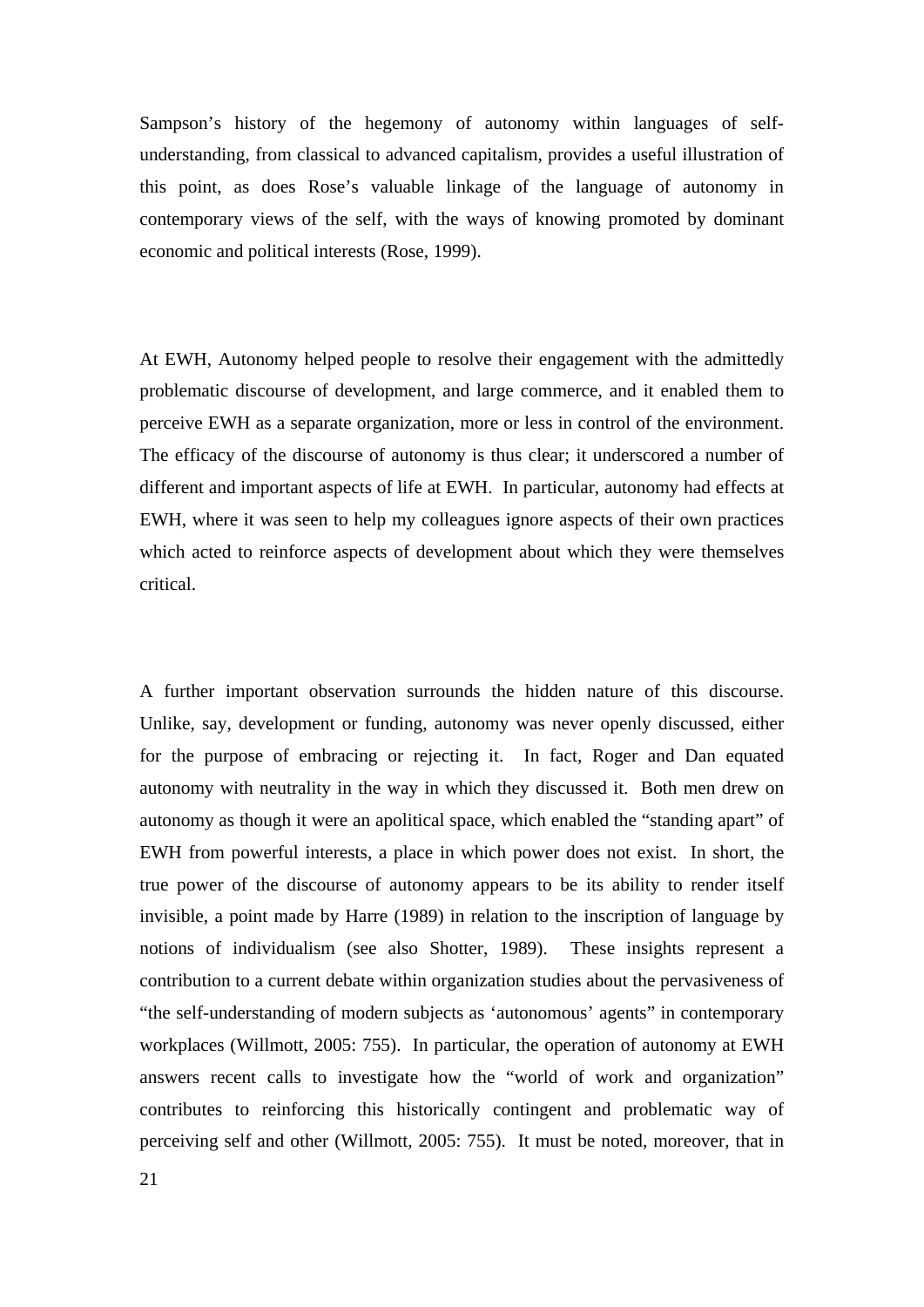the context of the present study, the "hidden" nature of autonomy refers to the fact that it was not easily accessible from the data gathered. In particular, interview transcripts and analyses of emails and documents showed little evidence of the operation of this discourse. Rather, autonomy was observable in day-to-day life at EWH, underlining the value of a longitudinal, ethnographic approach to the study of workplace identifications.

At EWH, autonomy was discursively constructed between people, which implies its inescapable sociality; a paradox that highlights the contradiction at the heart of autonomy (Harre, 1989). This reflects Butler's observation that even the most individualistic ways of knowing are, inescapably, given to us by the others upon whom we depend, the "personal rights" of the civil libertarian position, for example, can only be defended by, and exercised through, social means (Butler, 2004: 100). The odd thing is, therefore, that we depend upon others for the possession of autonomy: "what is one's own is always from the start dependent on upon what is not one's own, the social conditions by which autonomy is, strangely, dispossessed and undone" (Butler, 2004: 100). The qualities of Du Gay and Salaman's enterprise culture, including "self-reliance, personal responsibility, boldness and a willingness to take risks in the pursuit of goals", do not appear particularly congruent with this approach (Du Gay and Salaman, 1992: 628). The question remains whether the aesthetic can win out in a workplace climate that currently celebrates enterprise.

# **CONCLUDING REMARKS**

The dangers of the discourse of autonomy were outlined in the introduction to this paper. Specifically, Butler's work on the implications of discourses of autonomy for openness and for inclusion, are useful in the context of this research, given its focus on a non-profit NGO, which espouses the aim of helping others. Butler's *politics of identification*, which she develops in collaboration with other political theorists involves a future in which an awareness of the other is taken as a starting point for a less violent means of living (Butler et al., 2000; Butler, 2004). She does not plan to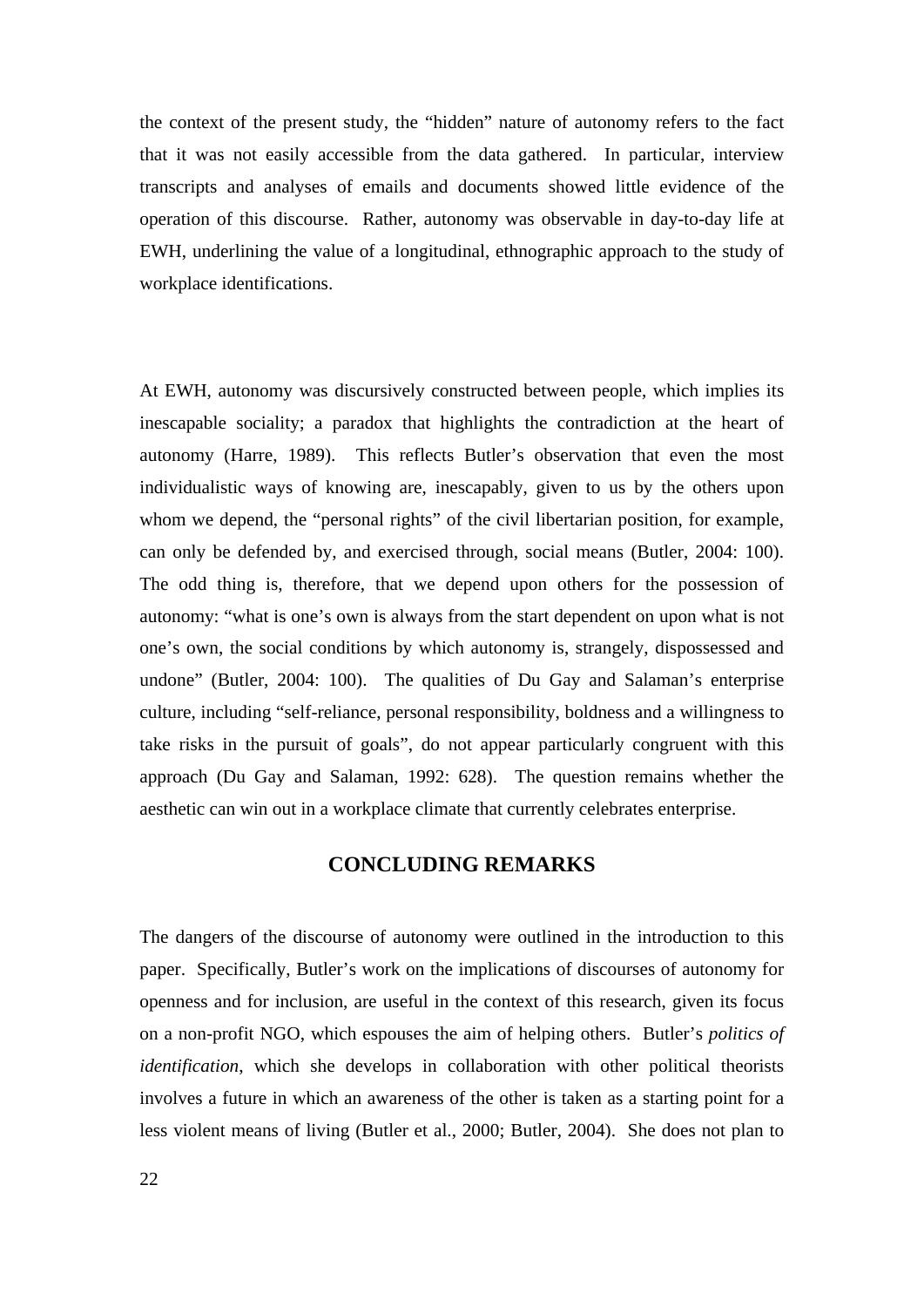achieve this by aiming for an emancipatory state in which exclusions do not occur, feeling that such a situation is finally impossible and moreover, dangerous (Foucault, 1991b). Instead, Butler argues that instead of reifying our position on the social, we must: "stay at the edge of what we know, to put our own epistemological certainties into question and through that risk and openness to another way of knowing and of living in the world, to expand our capacity to imagine the human." (Butler, 2004: 228). For Butler then, to imagine the human is firstly, to acknowledge our inescapable dependency on others (Butler, 2004). In developing this politics of identification, she notes that contemporary discourses of the self act to obstruct such an awareness and acknowledgement; she views dominant modes of thinking about the self and identity as containing within them the potential for the exclusion of others, and indeed, for self-abasement (1993). The problem is that the illusion of autonomy compels us to ignore or remain unaware of our inescapable dependency on others, and to expect others to behave likewise. Through this illusion, we can subject others to the kinds of "tacit cruelties" that result from this aspect of our ongoing maintenance of a coherent identity, "cruelties that include self-cruelty as well, the abasement through which coherence is fictively produced and sustained" (Butler, 1993: 115). This intersubjective dependence reflects concerns within organization studies that the aesthetic, sensory and felt aspects of organizational life are increasingly lost or silenced, in particular those aspects that reflect our inescapable dependency on others (Taylor and Hansen, 2005). If autonomy appears to dominate in an account of a nonprofit development organization, in which concern for the other might be presumed to be more prevalent than in, for example, the kinds of large, instrumental for-profit organizations that were described earlier, then the outlook for a renewed appreciation of aesthetic connection to others appears somewhat bleak (Du Gay and Salaman, 1992; Willmott, 1993). Indeed, this account of autonomy in a UK work organization must be read with the caveat that, as noted by Roberts (2005), I approached this research and writing with an inescapably naturalized sense of my own individuality, of my self as "autonomous and coherent" and a sense of the "distinctness of self from other" (2005: 627). Moreover, I enjoy this sense, it gives me a compelling feeling of being in control (Shotter, 1989). However, as I experienced during my participant observation at EWH, I simply am not (Harre 1989; Shotter 1989).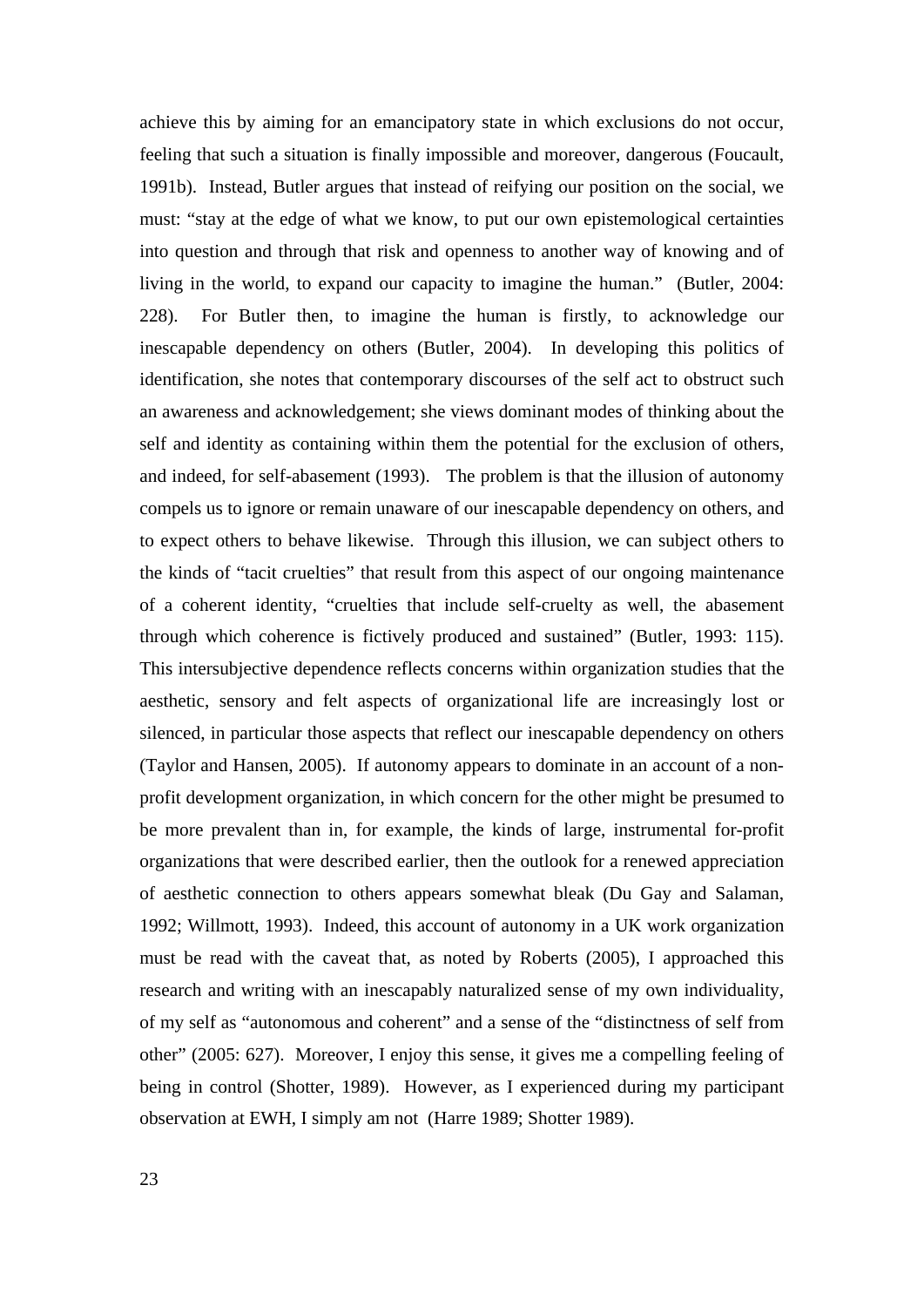## **REFERENCES:**

Alvesson, M. and D. Karreman (2000). "Varieties of discourse: On the study of organizations through discourse analysis." Human Relations 53(9): 1125-1149.

Berger, P. and T. Luckman (1966). The Social Construction of Reality. Harmondsworth, Penguin.

Bergstrom, O. and D. Knights (2006). "Organizational discourse and subjectivity: Subjectification during processes of recruitment." Human Relations 59(3): 351-377.

Butler, J. (1993). Bodies That Matter: On the Discursive Limits of 'Sex'. London, Routledge.

Butler, J. (1998). The Psychic Life of Power: Theories in Subjection. London, Routledge.

Butler, J. (2004). Undoing Gender. New York, Routledge.

Casey, C. (1995). Work, Self and Society. London, Sage.

Cohen, A. (1994). Self consciousness: an alternative anthropology of identity. London, Routledge.

du Gay, P. and G. Salaman (1992). "The Cult(ure) of the Customer." Journal of Management Studies 29(5): 615-633.

Fleming, P. and G. Sewell (2002). "Looking for the Good Soldier? 'Svejk: Alternative Modalities of Resistance in the Contemporary Workplace'." Sociology 36(4): 857- 873.

Fleming, P. and A. Spicer (2003). "Working at a Cynical Distance: Implications for Power, Subjectivity and Resistance." Organization 10(1): 157-179.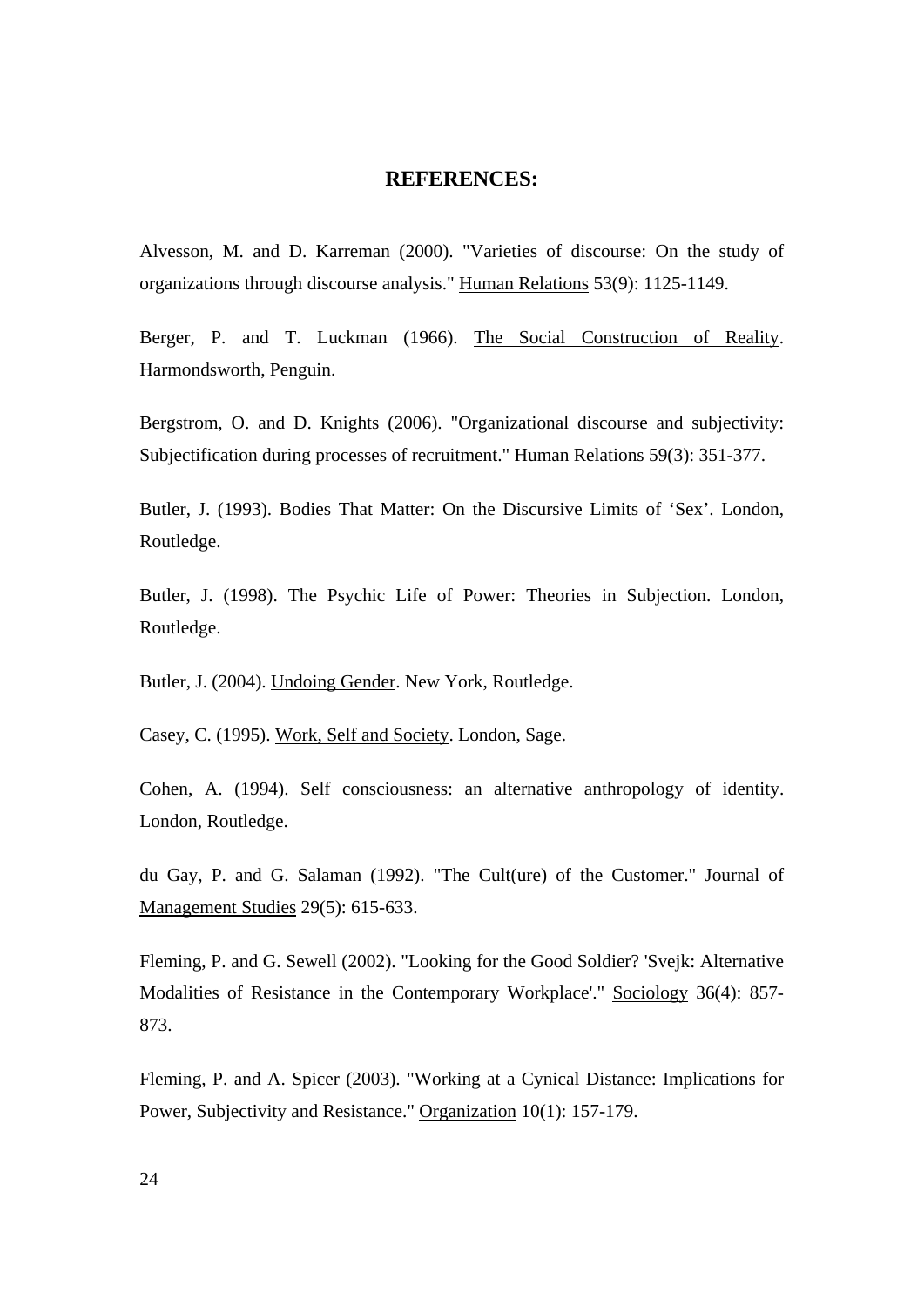Foucault, M. (1976). The Birth of the Clinic, An Archaeology of Medical Perception. London, Tavistock.

Foucault, M. (1982). The Subject and Power. Michel Foucault: Beyond Structuralism and Hermeneutics. H. Dreyfus and P. Rabinow. Chicago, University of Chicago Press.

Foucault, M. (1991). Discipline and Punish. London, Penguin.

Foucault, M. (1991b). Truth and Power. The Foucault Reader. P. Rabinow. London, Penguin: 51-75.

Gergen, K. (1989). Warranting Voice and the Elaboration. Texts of Identity. J. Shotter and K. Gergen. London, Sage: 70-81.

Giddens, A. (1984). The Constitution of Society. Berkeley, University of California Press.

Giddens, A. (1991). The Consequences of Modernity. Cambridge, Polity Press.

Grey, C. (1994). "Career as a Project of the Self and Labour Process Discipline." Sociology 28(2): 479-497.

Harre, R. (1989). Language Games and the Texts of Identity. Texts of Identity. J. Shotter and K. Gergen. London, Sage**:** 20-35.

Knights, D. and H. Willmott (1987). "Organizational Culture as Management Strategy: A Critique and Illustration from the Financial Services Industry." International Studies of Management and Organisation 17(3): 40-63.

Knights, D. and H. Willmott (1999). Management Lives: Power and Identity in Work Organizations. London, Sage.

Kondo, D. (1990). Crafting Selves: Power, Gender and Discourses of Identity in a Japanese Workplace. Chicago, University of Chicago Press.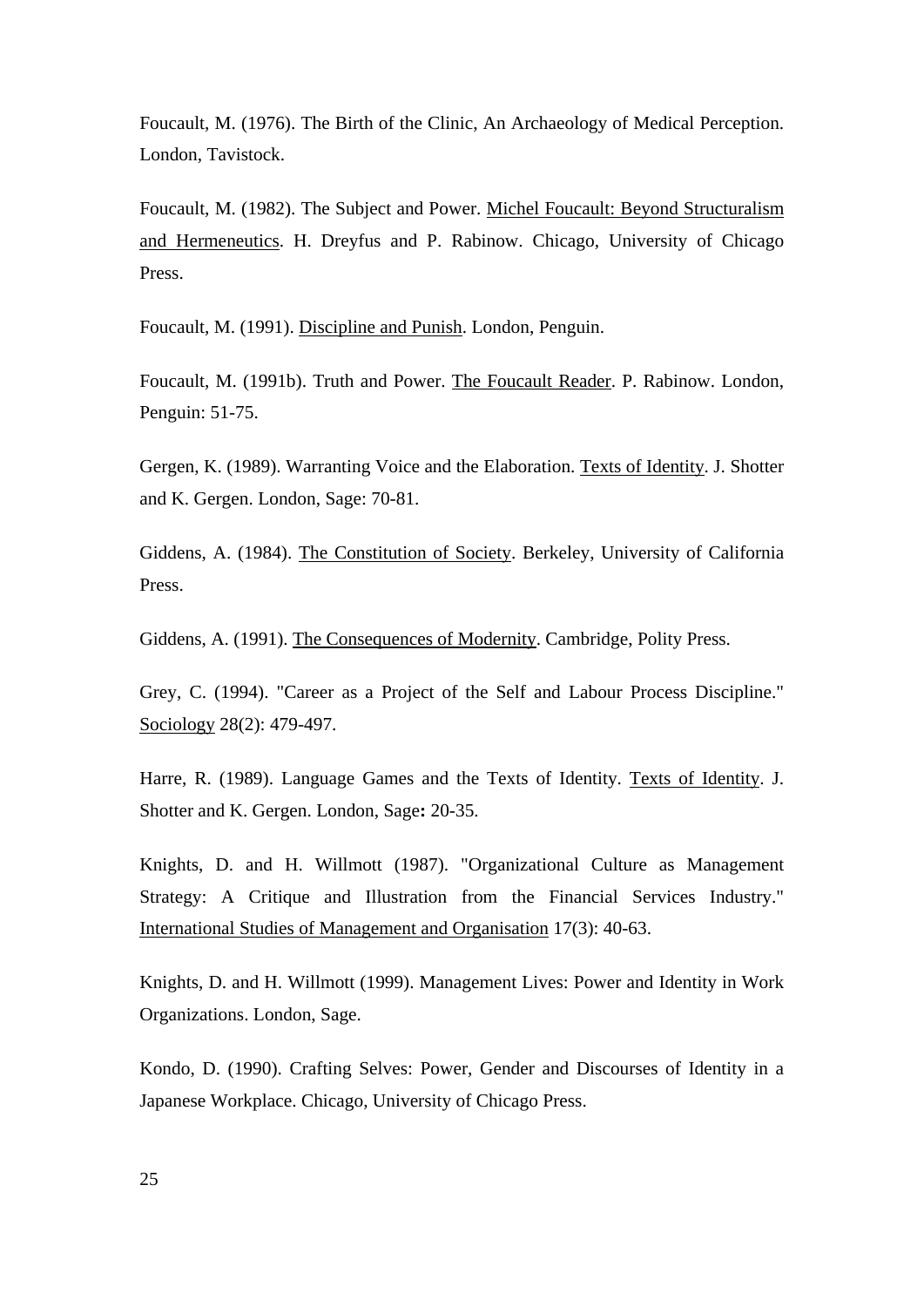Lutz, C. (1988). Unnatural Emotions: Everyday Sentiments on a Micronesian Atoll and Their Challenge to Western Theory. Chicago, University of Chicago Press.

Mack, K. S. (2007). "Senses of Seascapes: Aesthetics and the Passion for Knowledge." Organization 14(4): 373-390.

Mumby, D. (2005). "Theorizing Resistance in Organization Studies." Management Communication Quarterly 19(1): 19-44.

Newton, T. (1995). "Managing" Stress: Emotion and Power at Work. London, Sage.

Newton, T. (1999). "Power, Subjectivity and British Industrial and Organisational Sociology: The Relevance of the Work of Norbert Elias." Sociology 33(2): 411-440.

Rabinow, P. (1991). Introduction. The Foucault Reader. P. Rabinow. London, Penguin: 3-29.

Roberts, J. (2005). "The Power of the 'Imaginary' in Disciplinary Processes." Organization 12(5): 619-642.

Rose, N. (1999). Governing the Soul: The shaping of the private self. London, Free Association Press.

Sampson, E. E. (1989). The Deconstruction of the Self. Texts of Identity. J. Shotter and K. Gergen. London, Sage: 1-19.

Shotter, J. (1989). Social Accountability and the Social Construction of "You". Texts of Identity. J. Shotter and K. Gergen. London, Sage: 133-151.

Storey, J., G. Salaman, et al. (2005). "Living with enterprise in an enterprise economy: Freelance and contract workers in the media." Human Relations 58(8): 1033-1054.

Taylor, S. S. and H. Hansen (2005). "Finding Form: Looking at the Field of Organizational Aesthetics." Journal of Management Studies 42(6): 1211-1231.

26 Thomas, R. and A. Davies (2005a). "Theorizing the Micro-politics of Resistance: